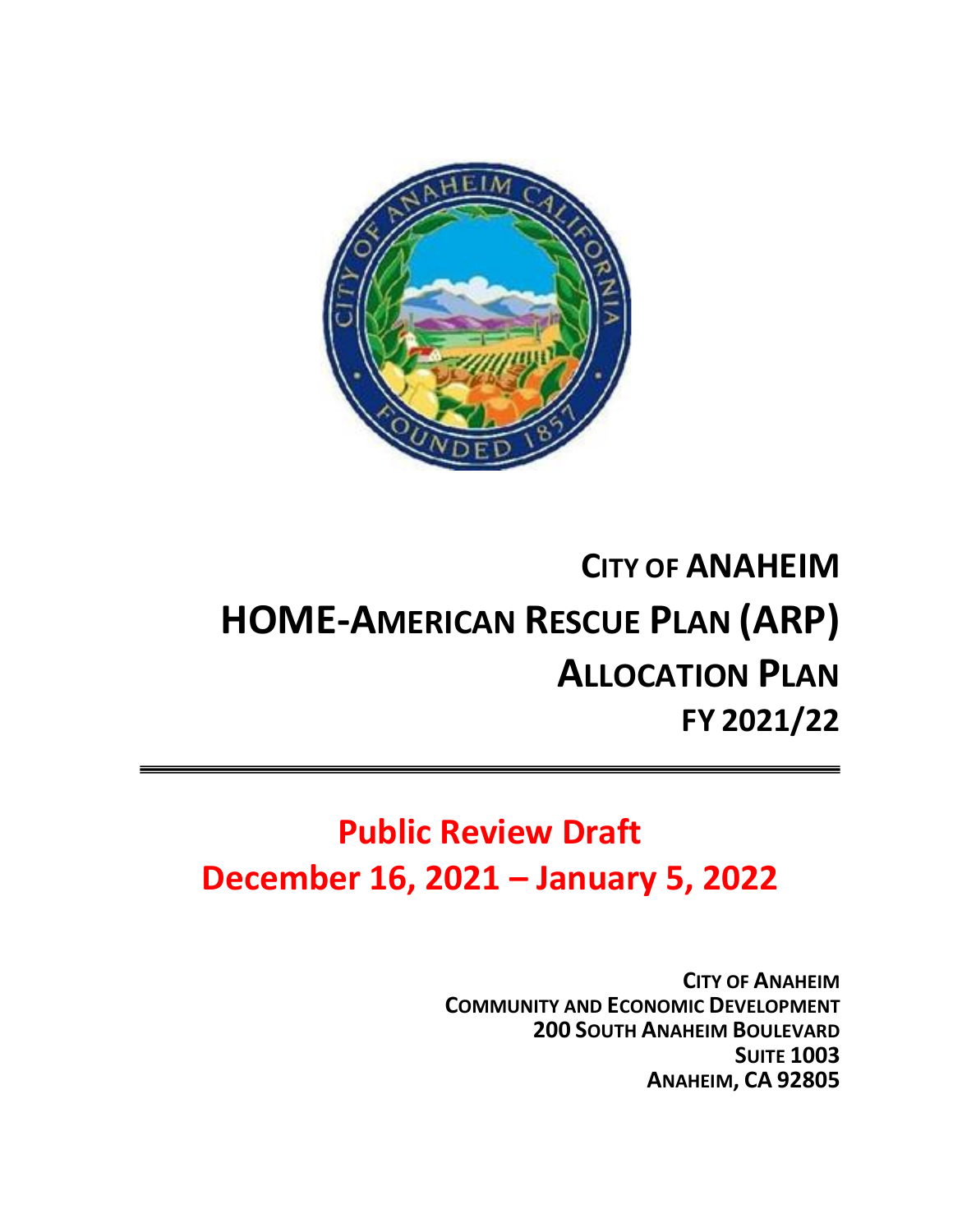## **CITY OF ANAHEIM** FY 2021/22 HOME-ARP ALLOCATION PLAN

## **TABLE OF CONTENTS**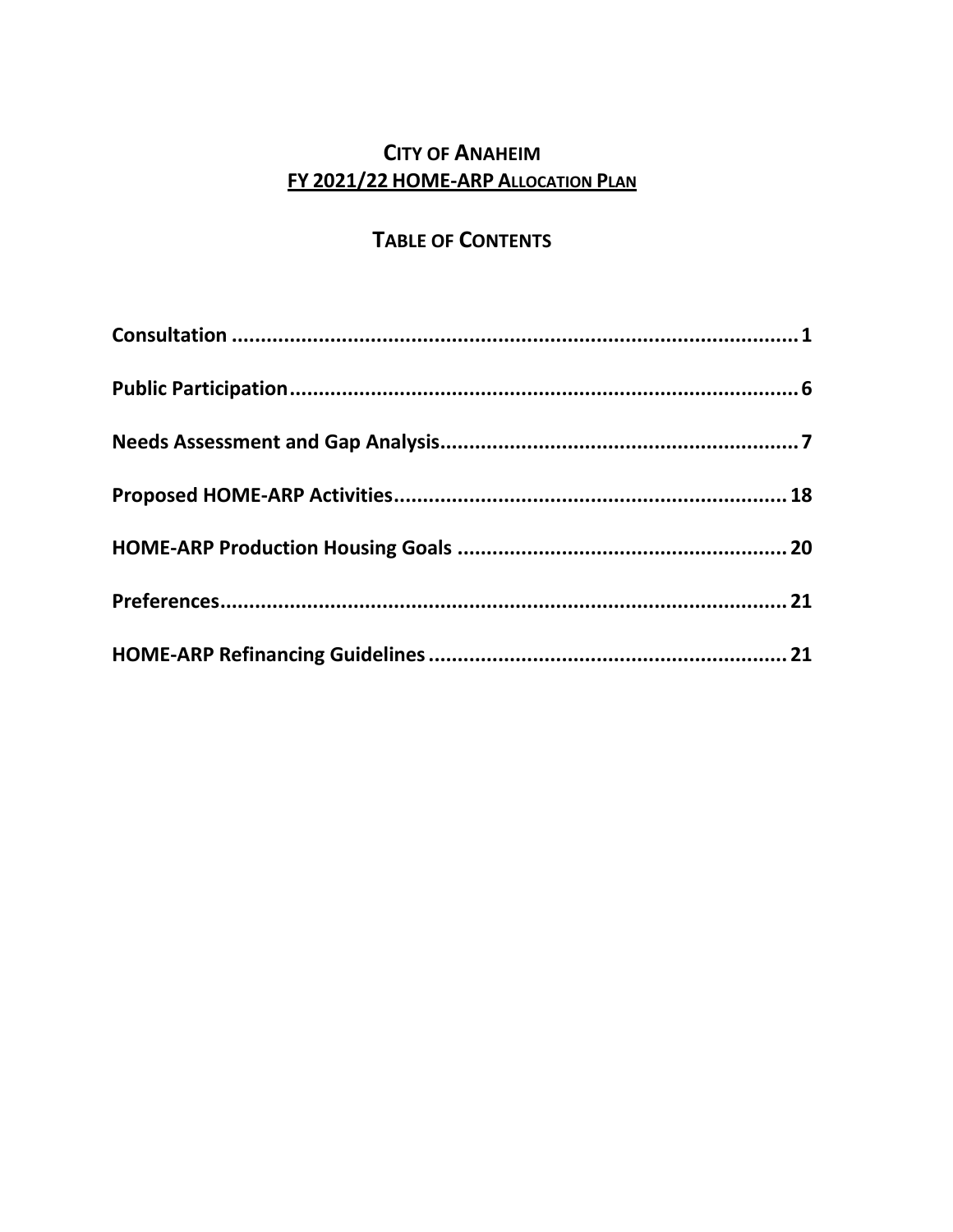<span id="page-2-0"></span>

## **CITY OF ANAHEIM HOME-ARP Allocation Plan**

#### **CONSULTATION**

*Before developing its plan, a PJ must consult with the CoC(s) serving the jurisdiction's geographic area, homeless and domestic violence service providers, veterans' groups, public housing agencies (PHAs), public agencies that address the needs of the qualifying populations, and public or private organizations that address fair housing, civil rights, and the needs of persons with disabilities, at a minimum. State PJs are not required to consult with every PHA or CoC within the state's boundaries; however, local PJs must consult with all PHAs (including statewide or regional PHAs) and CoCs serving the jurisdiction.*

#### *Summarize the consultation process:*

Consultation played a vital role in the development of this HOME-ARP Allocation Plan. To develop this Plan, the City of Anaheim launched an in-depth and collaborative effort to consult with the local Orange County Continuum of Care, City Departments, the Anaheim Public Housing Agency, and several non-profit agencies that serve homeless, at risk of homelessness, seniors, victims of domestic violence, and other qualifying population groups. Consultation included both a countywide and personal consultation meeting with the Orange County Health Care Agency, Office of Care Coordination (CoC) and distribution of Provider Surveys that collected information on service needs among the qualifying population groups.

#### *List the organizations consulted, and summarize the feedback received from these entities.*

| Agency/Organization<br><b>Consulted</b>                                                     | Type of Agency /<br>Organization | <b>Method of Consultation</b>                                                                                      | <b>Feedback</b>                                                                                                                                                                                                                                                          |
|---------------------------------------------------------------------------------------------|----------------------------------|--------------------------------------------------------------------------------------------------------------------|--------------------------------------------------------------------------------------------------------------------------------------------------------------------------------------------------------------------------------------------------------------------------|
| <b>Orange County</b><br><b>Health Care Agency,</b><br><b>Office of Care</b><br>Coordination | Continuum of Care                | Countywide Grantee Meeting on<br>November 17, 2021 and<br>Anaheim-only consultation<br>meeting on December 2, 2021 | Office of Care Coordination<br>staff provided overview of<br>HOME-ARP eligible activities<br>consultation,<br>CoC<br>and<br>including PIT, HIC, and HMIS<br>data.                                                                                                        |
| <b>Veterans Legal</b><br><b>Institute</b>                                                   | Pro Bono Legal Aid               | Provider Survey                                                                                                    | provides<br>Agency<br>approximately 100 homeless,<br>veterans, elderly, persons with<br>disabilities, and low-income<br>households with free legal aid.<br>Agency responded that all<br>affordable housing options and<br>services are a significant need<br>in Anaheim. |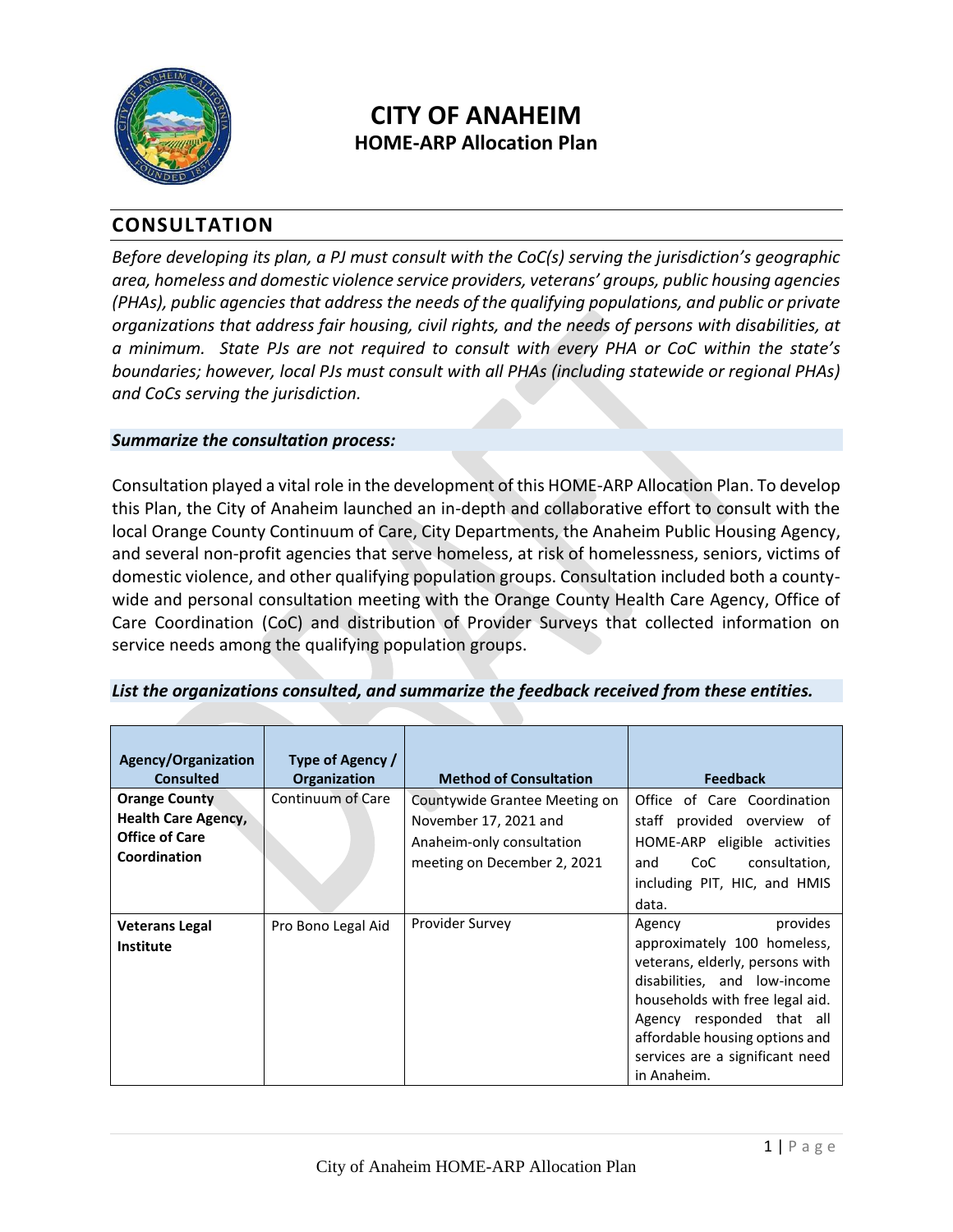| <b>Agency/Organization</b>                                          | Type of Agency /                                                                                                                        |                                                                 |                                                                                                                                                                                                                                                                                                                                                                                                                                                           |
|---------------------------------------------------------------------|-----------------------------------------------------------------------------------------------------------------------------------------|-----------------------------------------------------------------|-----------------------------------------------------------------------------------------------------------------------------------------------------------------------------------------------------------------------------------------------------------------------------------------------------------------------------------------------------------------------------------------------------------------------------------------------------------|
| <b>Consulted</b>                                                    | Organization                                                                                                                            | <b>Method of Consultation</b>                                   | <b>Feedback</b>                                                                                                                                                                                                                                                                                                                                                                                                                                           |
| <b>StandUp for Kids</b>                                             | <b>Supportive Service</b><br>Provider                                                                                                   | <b>Provider Survey</b>                                          | Agency assists homeless youth<br>characterized<br>either<br>as<br>Transitional Aged Youth (TAY)<br>or McKinney Vento. Agency<br>affordable<br>rental<br>reported<br>housing,<br>various<br>housing<br>services, life skills training,<br>street outreach services, case<br>management, credit repair,<br>and transitional or<br>bridge<br>housing as the most significant<br>needs in Anaheim.                                                            |
| <b>Lutheran Social</b><br><b>Services of Southern</b><br>California | <b>Supportive Service</b><br>Provider                                                                                                   | Provider Survey                                                 | with<br>works<br>Agency<br>all<br>segments of the qualifying<br>populations.<br>Of<br>most<br>significant<br>need<br>all<br>are<br>affordable<br>housing<br>options,<br>employment<br>training,<br>education<br>services,<br>mental<br>health<br>services,<br>street<br>landlord/tenant<br>outreach,<br>liaison<br>services,<br>case<br>for<br>management,<br>services<br>victims of domestic violence,<br>seniors, Veterans, and women<br>with children. |
| Dayle McIntosh<br>Center                                            | <b>Supportive Service</b><br>Provider                                                                                                   | Provider Survey and participated<br>in CoC consultation meeting | Agency serves all segments of<br>the qualifying populations and<br>finds the greatest need is for<br>affordable<br>rental<br>housing,<br>PSH,<br>TBRA,<br>employment<br>training,<br>assistance<br>and<br>housing services, emergency<br>shelters, transportation, case<br>management, TAY services,<br>rapid re-housing and homeless<br>prevention, transitional and<br>bridge housing.                                                                  |
| <b>Mercy House</b>                                                  | Developer/Owner<br>of Affordable<br>Housing, TBRA<br>Operator,<br><b>Supportive Services</b><br>Provider, &<br><b>Emergency Shelter</b> | Provider Survey and participated<br>in CoC consultation meeting | Agency provides a variety of<br>housing options and services to<br>homeless, Veterans, elderly,<br>persons with disabilities, and<br>households.<br>low-income<br>Agency indicated a significant<br>need for various housing<br>options (rental, TBRA, etc.), as<br>well as food, housing, mental                                                                                                                                                         |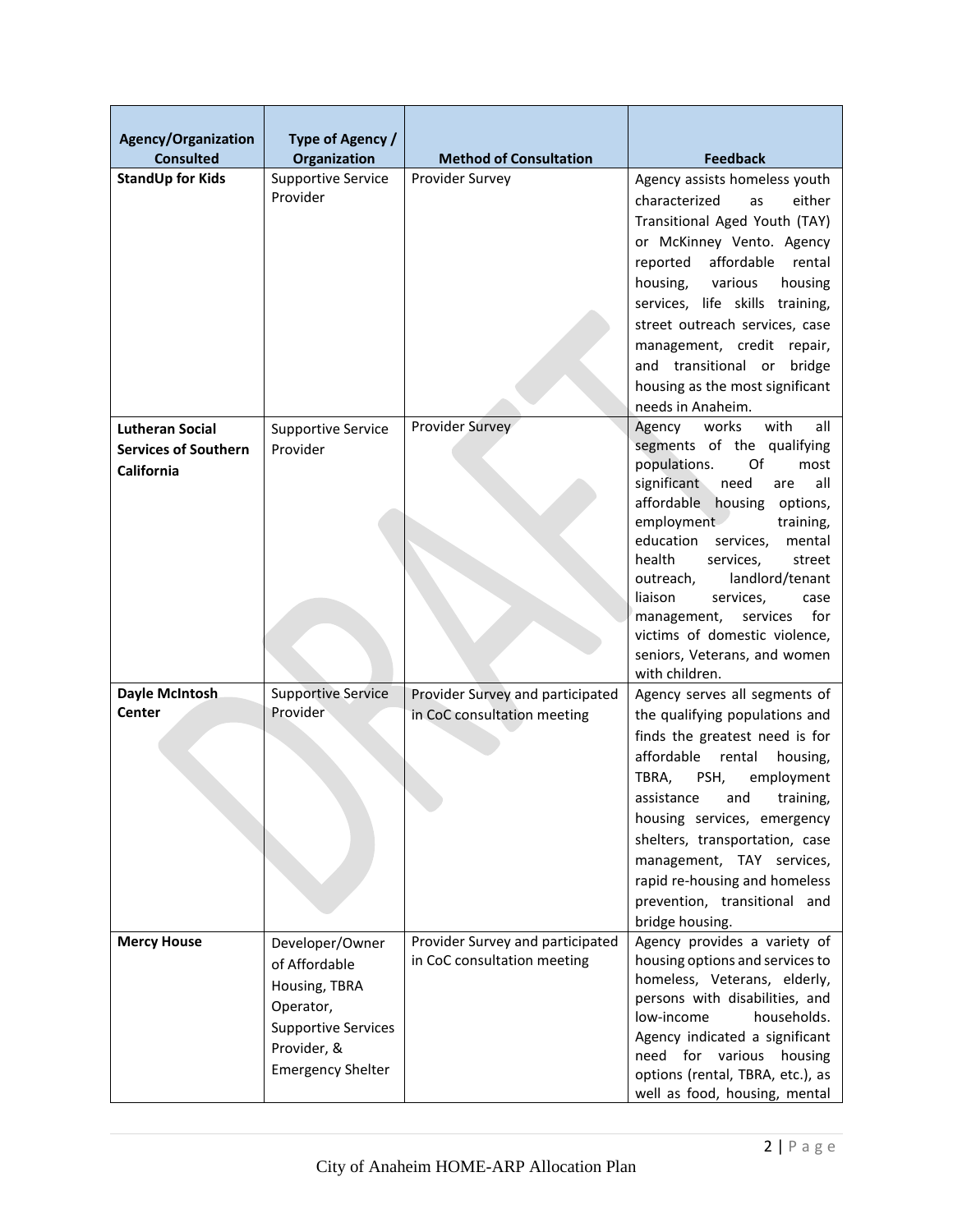| <b>Agency/Organization</b><br><b>Consulted</b>  | Type of Agency /<br>Organization                                                                                  | <b>Method of Consultation</b>                                   | <b>Feedback</b>                                                                                                                                                                                                                                                                                                                                                                                                                                                                            |
|-------------------------------------------------|-------------------------------------------------------------------------------------------------------------------|-----------------------------------------------------------------|--------------------------------------------------------------------------------------------------------------------------------------------------------------------------------------------------------------------------------------------------------------------------------------------------------------------------------------------------------------------------------------------------------------------------------------------------------------------------------------------|
|                                                 |                                                                                                                   |                                                                 | life<br>health,<br>skills,<br>landlord/tenant<br>liaison,<br>substance<br>abuse,<br>transportation,<br>case<br>management, credit repair,<br>and<br>homeless<br>prevention<br>services.                                                                                                                                                                                                                                                                                                    |
| HIS OC                                          | <b>Supportive Service</b><br>Provider                                                                             | Provider Survey and participated<br>in CoC consultation meeting | homeless,<br>Agency<br>serves<br>transitional aged youth, and<br>low-income families. Areas of<br>significant<br>include<br>need<br>affordable<br>housing<br>and<br>housing<br>assistance,<br>landlord/tenant<br>liaison,<br>emergency shelters, rapid re-<br>housing<br>homeless<br>and<br>prevention, transitional and<br>bridge<br>housing,<br>and<br>senior/Veteran services.                                                                                                          |
| <b>Fair Housing Council</b><br>of Orange County | <b>Fair Housing</b>                                                                                               | Provider Survey                                                 | Agency assists nearly 1,000<br>Anaheim low- and moderate-<br>income residents per year.<br>Agency sees a need for various<br>affordable housing programs,<br>and a need for supportive<br>the<br>services<br>in<br>areas of<br>housing, legal, mental health,<br>substance abuse treatment,<br>transitional aged youth, and<br>homeless prevention.                                                                                                                                        |
| <b>Grandma's House of</b><br>Hope               | <b>Supportive Service</b><br>Provider,<br><b>Emergency Shelter</b><br>and Transitional<br><b>Housing Provider</b> | Provider Survey                                                 | Grandma's House of Hope<br>provides over 4,000 homeless,<br>victims of domestic violence,<br>Veteran, elderly, disabled, and<br>low-income households with<br>services each year. They see a<br>need for all housing options,<br>and services such as food,<br>housing, mental health, life<br>skills, outpatient health, street<br>outreach, substance abuse,<br>transportation,<br>case<br>transitional<br>management,<br>aged youth, domestic violence,<br>homeless prevention, senior, |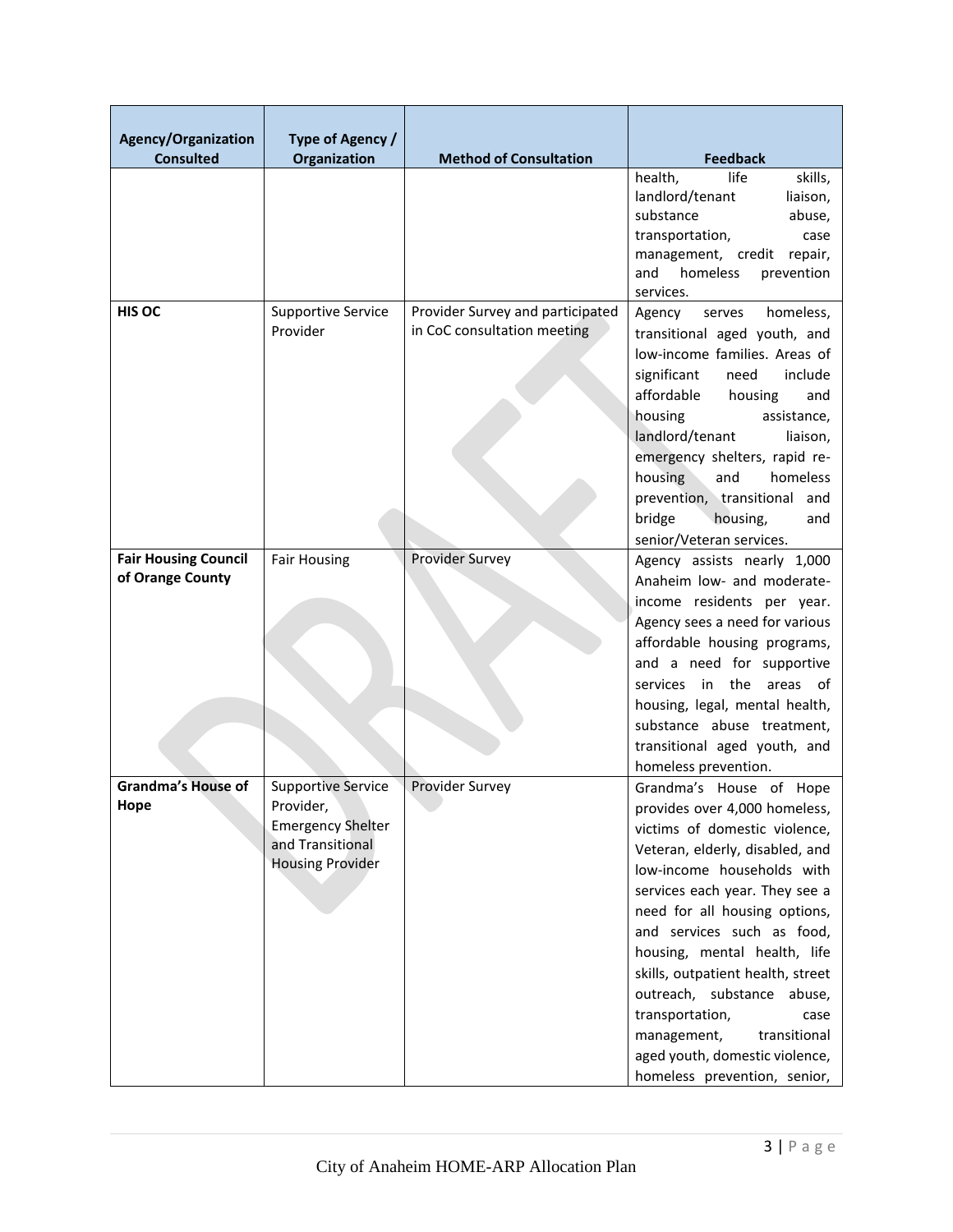| <b>Agency/Organization</b>                                    | Type of Agency /                                        |                                                                       |                                                                                                                                                                                                                                                                                                                                                                                                                                                                                                                                                                                                                          |
|---------------------------------------------------------------|---------------------------------------------------------|-----------------------------------------------------------------------|--------------------------------------------------------------------------------------------------------------------------------------------------------------------------------------------------------------------------------------------------------------------------------------------------------------------------------------------------------------------------------------------------------------------------------------------------------------------------------------------------------------------------------------------------------------------------------------------------------------------------|
| <b>Consulted</b>                                              | Organization                                            | <b>Method of Consultation</b>                                         | <b>Feedback</b><br>Veterans, and women services                                                                                                                                                                                                                                                                                                                                                                                                                                                                                                                                                                          |
|                                                               |                                                         |                                                                       | for the qualifying populations.                                                                                                                                                                                                                                                                                                                                                                                                                                                                                                                                                                                          |
| <b>Big Brothers Big</b><br><b>Sisters of Orange</b><br>County | Youth Mentorship<br>Agency                              | Provider Survey                                                       | Agency serves 340 homeless,<br>victims of domestic violence,<br>and transitional age youth with<br>mentorship services<br>youth<br>each year and sees a significant<br>need for all affordable housing<br>programs (rental, tenant based<br>rental<br>assistance,<br>bridge/transitional, rapid re-<br>housing), education services,<br>employment<br>assistance/job<br>health<br>training,<br>mental<br>services, life skills training,<br>outreach<br>services,<br>street<br>additional emergency shelters,<br>translation<br>services.<br>senior/Veteran services, and<br>services of women, infants and<br>children. |
| <b>Interval House</b>                                         | <b>TBRA</b> and<br><b>Emergency Shelter</b><br>Operator | <b>Provider Survey</b>                                                | Assists homeless, victims of<br>domestic violence, and low-<br>income families with tenant<br>based rental assistance and<br>also operates local emergency<br>shelters that offer wrap around<br>services. Significant need for<br>affordable housing options,<br>employment assistance/job<br>food,<br>training,<br>housing<br>services, case management,<br>rapid<br>and<br>re-<br>housing/homeless prevention.                                                                                                                                                                                                        |
| <b>Various Agencies</b>                                       | <b>Supportive Service</b><br>Provider                   | CoC meeting with Anaheim to<br>discuss plans for HOME-ARP<br>projects | On December 2, 2021, the<br>following agencies attended<br>the one-on-one consultation<br>meeting between the City of<br>Anaheim and the Orange<br>County CoC to go over<br>Anaheim's proposed HOME-<br>ARP projects. There was no<br>rejection to Anaheim's plan.                                                                                                                                                                                                                                                                                                                                                       |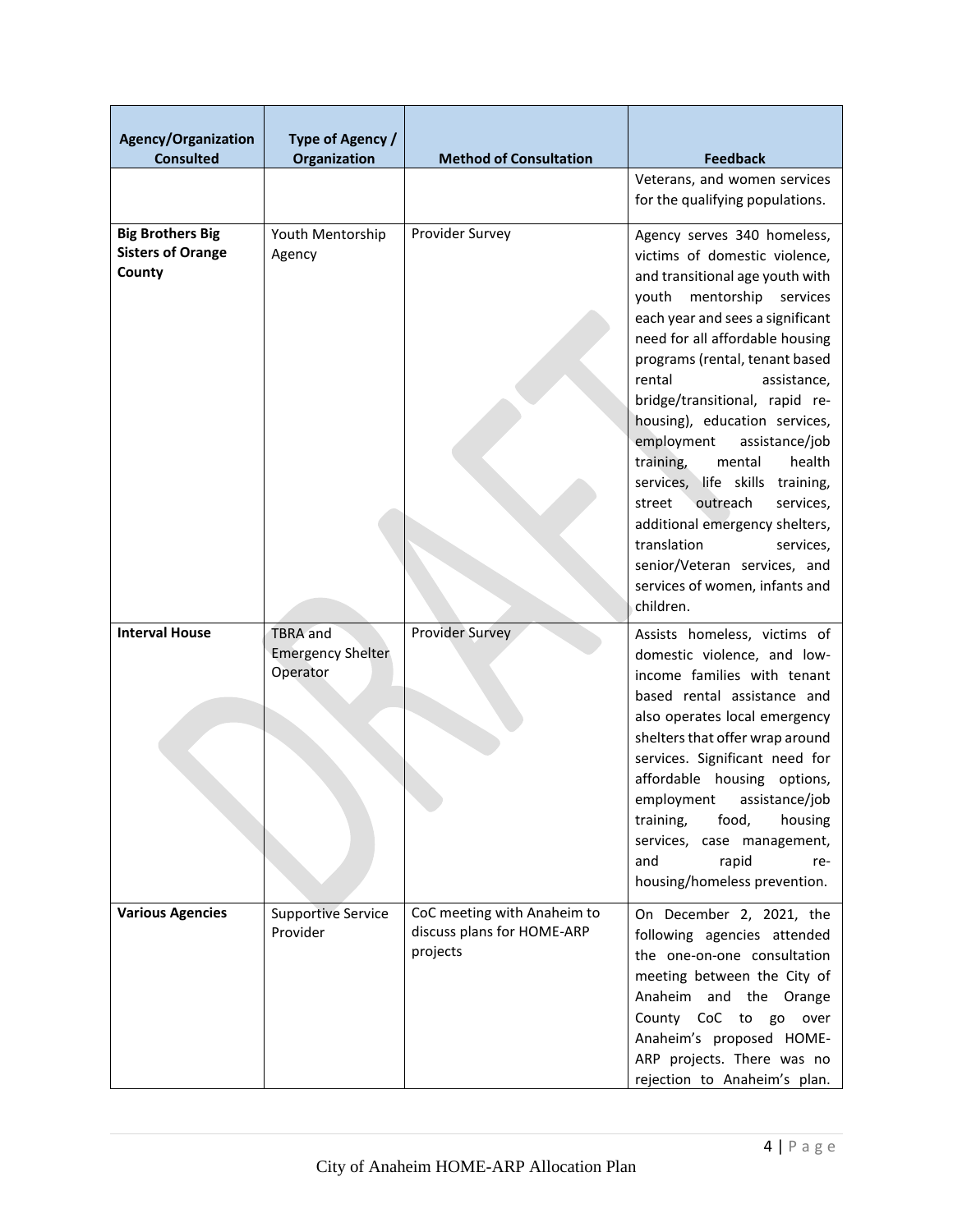| <b>Agency/Organization</b><br><b>Consulted</b> | Type of Agency /<br>Organization | <b>Method of Consultation</b> | <b>Feedback</b>                                         |
|------------------------------------------------|----------------------------------|-------------------------------|---------------------------------------------------------|
|                                                |                                  |                               | The following agencies were in<br>attendance:           |
|                                                |                                  |                               | • Illumination<br><b>Foundation</b>                     |
|                                                |                                  |                               | (homeless<br>housing<br>and<br>services)                |
|                                                |                                  |                               | • Family Assistance Ministries                          |
|                                                |                                  |                               | (all qualifying populations,<br>food, housing and other |
|                                                |                                  |                               | supportive services)                                    |
|                                                |                                  |                               | • Jamboree<br>Housing<br>(developer of affordable       |
|                                                |                                  |                               | rental housing)                                         |
|                                                |                                  |                               | · Pathways of Hope (food,                               |
|                                                |                                  |                               | shelter, and housing to<br>homeless and at risk of      |
|                                                |                                  |                               | homelessness)                                           |
|                                                |                                  |                               | • Orange County Community                               |
|                                                |                                  |                               | (housing<br>Resources<br>and                            |
|                                                |                                  |                               | community development)                                  |
|                                                |                                  |                               | • Community<br><b>Action</b>                            |
|                                                |                                  |                               | Partnership Orange County                               |
|                                                |                                  |                               | (homeless,<br>at<br>risk<br>of                          |
|                                                |                                  |                               | homelessness,<br>job<br>and                             |
|                                                |                                  |                               | educational<br>services,                                |
|                                                |                                  |                               | advocacy for racial equity<br>services)                 |
|                                                |                                  |                               | • South County<br>Outreach                              |
|                                                |                                  |                               | (homeless prevention, rapid                             |
|                                                |                                  |                               | re-housing, rental and utility                          |
|                                                |                                  |                               | assistance,<br>food,<br>and                             |
|                                                |                                  |                               | educational programs)                                   |
|                                                |                                  |                               | • Saddleback<br>Church                                  |
|                                                |                                  |                               | (Celebrate<br>Recovery,                                 |
|                                                |                                  |                               | counseling, mental health,                              |
|                                                |                                  |                               | support groups<br>for<br>all                            |
|                                                |                                  |                               | qualifying populations)<br>• Orange County Health Care  |
|                                                |                                  |                               | Agency (homeless, children                              |
|                                                |                                  |                               | and family services)                                    |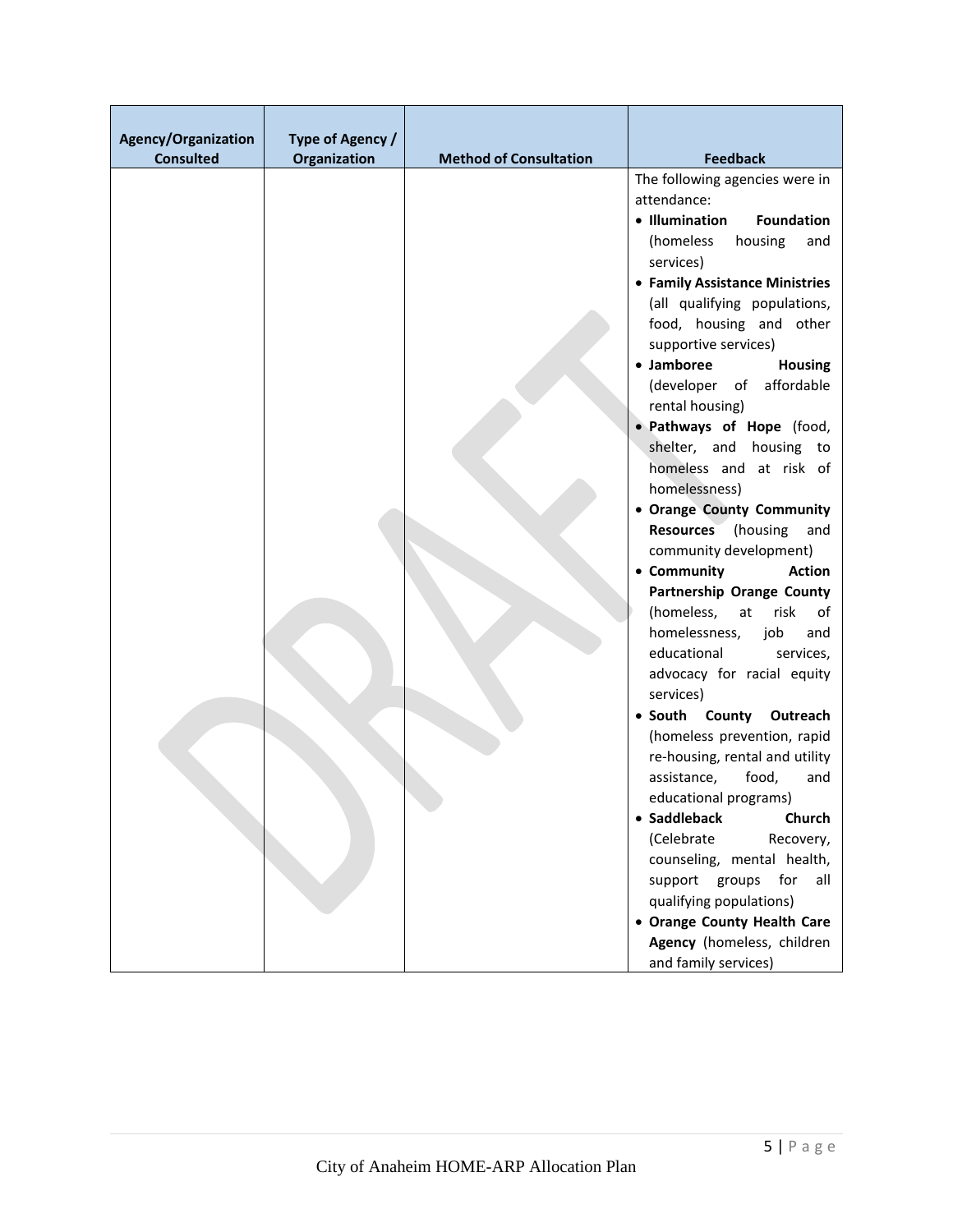#### <span id="page-7-0"></span>**PUBLIC PARTICIPATION**

*PJs must provide for and encourage citizen participation in the development of the HOME-ARP allocation plan. Before submission of the plan, PJs must provide residents with reasonable notice and an opportunity to comment on the proposed HOME-ARP allocation plan of no less than 15 calendar days. The PJ must follow its adopted requirements for "reasonable notice and an opportunity to comment" for plan amendments in its current citizen participation plan. In addition, PJs must hold at least one public hearing during the development of the HOME-ARP allocation plan and prior to submission.*

*For the purposes of HOME-ARP, PJs are required to make the following information available to the public:*

- *The amount of HOME-ARP the PJ will receive,*
- *The range of activities the PJ may undertake.*

#### *Describe the public participation process, including information about and the dates of the public comment period and public hearing(s) held during the development of the plan:*

- *Public comment period: start date –* **12/16/2021**. *end date –* **1/05/2022**.
- *Public hearing:* **1/05/2022**.

The City of Anaheim provided several opportunities for the public to participate in the HOME-ARP planning process. The City held a public hearing with its Housing and Community Development Commission on January 5, 2022 where the HOME-ARP Allocation Plan was presented with no comment or objection. The City also published a public hearing notice in the Anaheim Bulletin on December 16, 2021 to notify the public of the Plan's availability for review and comment from December 16, 2021 through January 05, 2022, and also to invite interested persons to the public hearing to approve the Plan scheduled for January 05, 2022. Finally, on January 11, 2022, the Anaheim City Council held a public meeting to approve the HOME-ARP Allocation Plan which allowed another opportunity to receive comments from the public.

#### *Describe any efforts to broaden public participation:*

In an effort to broaden public participation in the development of the HOME-ARP Allocation Plan, the City followed citizen participation steps outlined in its Citizen Participation Plan. The Plan was made available at the City's Community & Economic Development Department, Monday through Friday (except for legal holidays) from 8:00 a.m. to 4:00 p.m., or otherwise during the Department's normal business hours. The Plan was also available for citizen review on the City's website at [www.anaheim.net/660/Community-Economic-](http://www.anaheim.net/660/Community-Economic)Development.

*A PJ must consider any comments or views of residents received in writing, or orally at a public hearing, when preparing the HOME-ARP allocation plan.*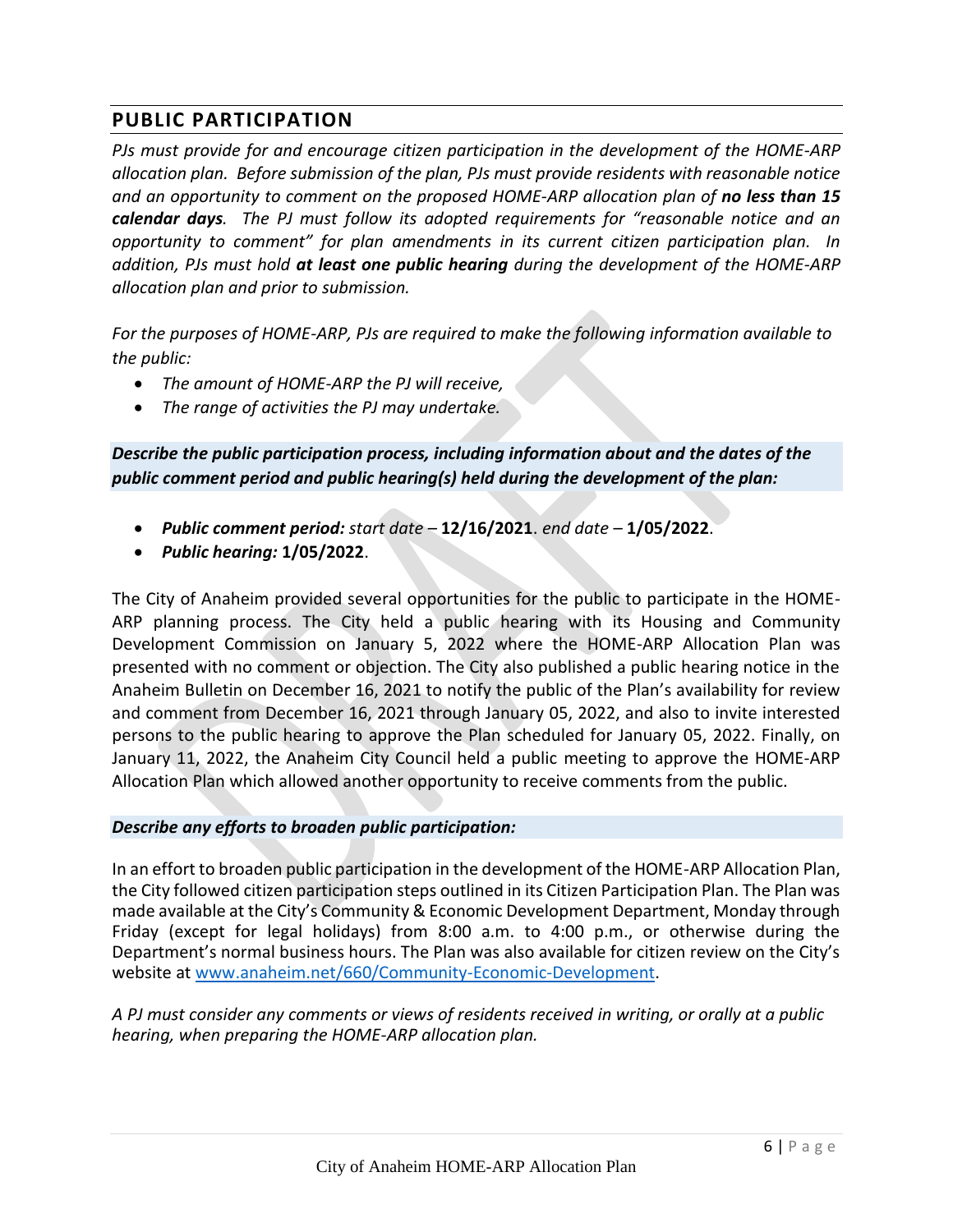#### <span id="page-8-0"></span>*Summarize the comments and recommendations received through the public participation process:*

{Update with comments after public participation process.}

#### *Summarize any comments or recommendations not accepted and state the reasons why:*

All comments and recommendations made were accepted and considered in the development of this Plan.

#### **NEEDS ASSESSMENT AND GAP ANALYSIS**

*PJs must evaluate the size and demographic composition of qualifying populations within its boundaries and assess the unmet needs of those populations. In addition, a PJ must identify any gaps within its current shelter and housing inventory as well as the service delivery system. A PJ should use current data, including point in time count, housing inventory count, or other data available through CoCs, and consultations with service providers to quantify the individuals and families in the qualifying populations and their need for additional housing, shelter, or services. The PJ may use the optional tables provided below and/or attach additional data tables to this template.*

| <b>Homeless</b>                    |                          |                                     |                     |                              |                            |                             |                              |                     |                         |                     |                      |                     |                      |
|------------------------------------|--------------------------|-------------------------------------|---------------------|------------------------------|----------------------------|-----------------------------|------------------------------|---------------------|-------------------------|---------------------|----------------------|---------------------|----------------------|
|                                    | <b>Current Inventory</b> |                                     |                     |                              | <b>Homeless Population</b> |                             |                              | <b>Gap Analysis</b> |                         |                     |                      |                     |                      |
|                                    |                          | <b>Adults Only</b><br><b>Family</b> |                     | <b>Family</b><br><b>Vets</b> | <b>Adult</b>               |                             |                              |                     | Family                  |                     | <b>Adults Only</b>   |                     |                      |
|                                    | # of<br><b>Beds</b>      | # of<br><b>Units</b>                | # of<br><b>Beds</b> | # of<br><b>Units</b>         | # of<br><b>Beds</b>        | HH (at<br>least 1<br>child) | <b>HH</b><br>(w/o)<br>child) | <b>Vets</b>         | <b>Victims</b><br>of DV | # of<br><b>Beds</b> | # of<br><b>Units</b> | # of<br><b>Beds</b> | # of<br><b>Units</b> |
| Emergency<br>Shelter               | 118                      |                                     | 703                 |                              |                            |                             |                              |                     |                         |                     |                      |                     |                      |
| Transitional<br><b>Housing</b>     | 9                        |                                     | 62                  |                              |                            |                             |                              |                     |                         |                     |                      |                     |                      |
| Permanent<br>Supportive<br>Housing | 441                      |                                     | 368                 |                              |                            |                             |                              |                     |                         |                     |                      |                     |                      |
| <b>Other Permanent</b><br>Housing  |                          |                                     |                     |                              |                            |                             |                              |                     |                         |                     |                      |                     |                      |
| Sheltered<br>Homeless              |                          |                                     |                     |                              |                            | 79                          | 429                          | 25                  |                         |                     |                      |                     |                      |
| Unsheltered<br>Homeless            |                          |                                     |                     |                              |                            | 69                          | 625                          | 33                  |                         |                     |                      |                     |                      |
| <b>Current Gap</b>                 |                          |                                     |                     |                              |                            |                             |                              |                     |                         |                     |                      |                     |                      |

#### **OPTIONAL Homeless Needs Inventory and Gap Analysis Table**

**Data Sources:** 1. Point in Time Count (PIT); 2. Continuum of Care Housing Inventory Count (HIC); 3. Consultation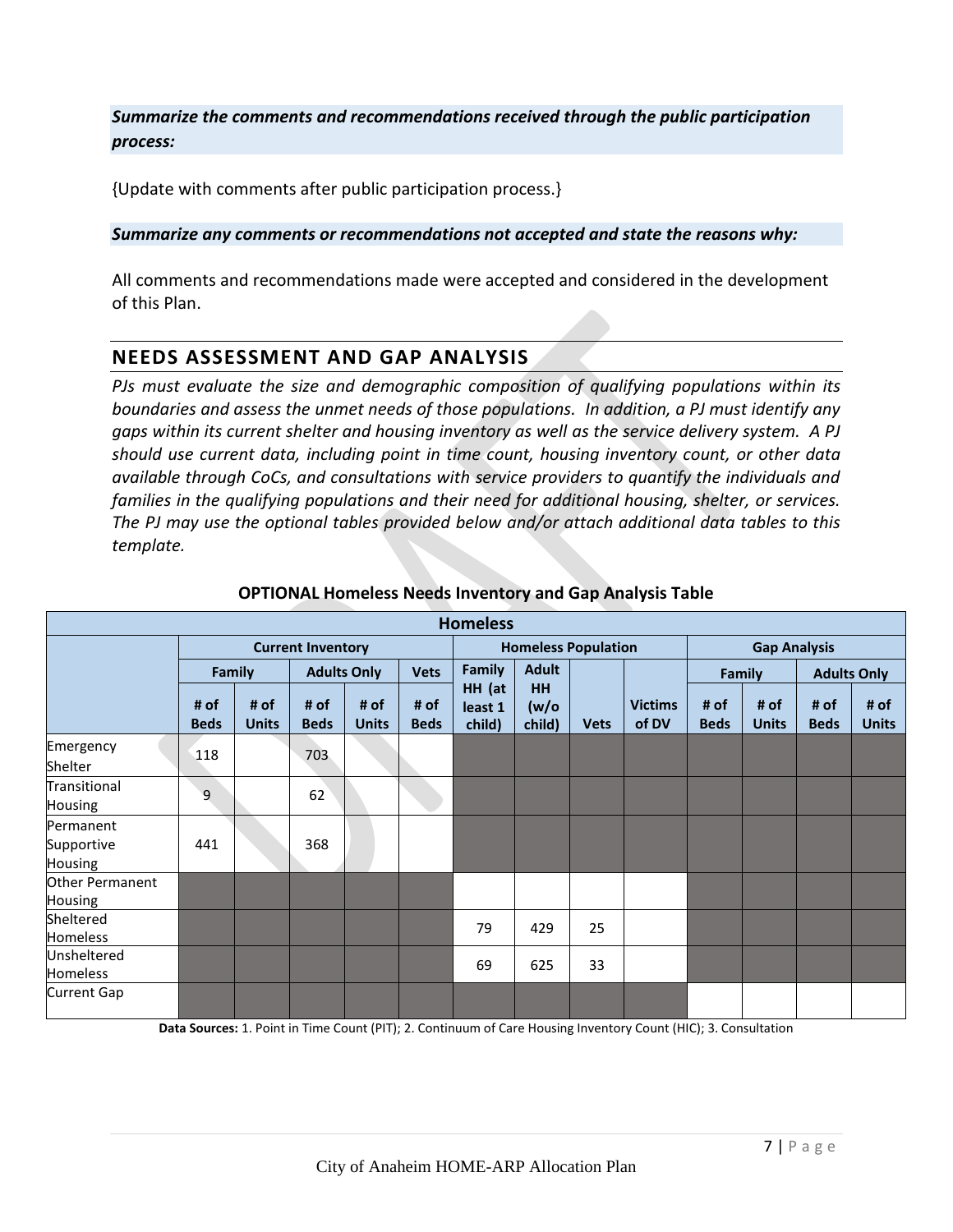|                                                                                           | <b>Non-Homeless</b>                    |                                         |                                        |
|-------------------------------------------------------------------------------------------|----------------------------------------|-----------------------------------------|----------------------------------------|
|                                                                                           | <b>Current Inventory</b><br># of Units | <b>Level of Need</b><br># of Households | <b>Gap Analysis</b><br># of Households |
| <b>Total Rental Units</b>                                                                 | 51,115                                 |                                         |                                        |
| Rental Units Affordable to HH at 30%AMI<br>(At-Risk of Homelessness)                      | 14,110                                 |                                         |                                        |
| Rental Units Affordable to HH at 30% -50%<br><b>AMI (Other Populations)</b>               | 11,350                                 |                                         |                                        |
| 0%-30% AMI Renter HH w/ 1 or More<br>Severe Housing Problems<br>(At-Risk of Homelessness) |                                        | 10,920                                  |                                        |
| 30%-50% AMI Renter HH w/ 1 or More<br>Severe Housing Problems<br>(Other Populations)      |                                        | 4,475                                   |                                        |
| <b>Current Gaps</b>                                                                       |                                        |                                         | $+10,065$                              |

#### **OPTIONAL Housing Needs Inventory and Gap Analysis Table**

**Data Sources:** 1. American Community Survey (ACS); 2. Comprehensive Housing Affordability Strategy (CHAS)

#### *Describe the size and demographic composition of qualifying populations within the PJ's boundaries:*

#### **HOMELESS**

The U.S. Department of Housing and Urban Development (HUD) requires that all Continuum of Care jurisdictions across the country complete a biennial unsheltered count and an annual sheltered count of all individuals experiencing homelessness in the community on a single point in time during the last ten days of January. Orange County's 2019 Sheltered Point in Time (PIT) Count took place the night of Tuesday, January 22, 2019, with client-level demographic information collected from all emergency shelter and transitional housing programs throughout the County. The 2019 Unsheltered PIT Count took place over two days, Wednesday January 23 and Thursday January 24, to ensure the 800 square mile county jurisdiction was canvassed effectively. Because of an improved PIT process, methodology and data quality from the use of GIS technology, the results of the 2019 PIT reflect the most accurate count of Orange County's homeless population ever. It is important to note that the new PIT Count goes beyond just the physical counting of persons experiencing homelessness and, in some instances, uses a formula to extrapolate the total number of homeless present. Also important to note is that the 2021 Point in Time Count was affected by local COVID-19 restrictions; therefore, the City of Anaheim will be relying on 2019 counts for this HOME-ARP Allocation Plan.

The January 2019 PIT count enumerated 1,202 homeless individuals in the City of Anaheim. Among the 1,202 homeless counted, 508 (42%) were in some kind of emergency or transitional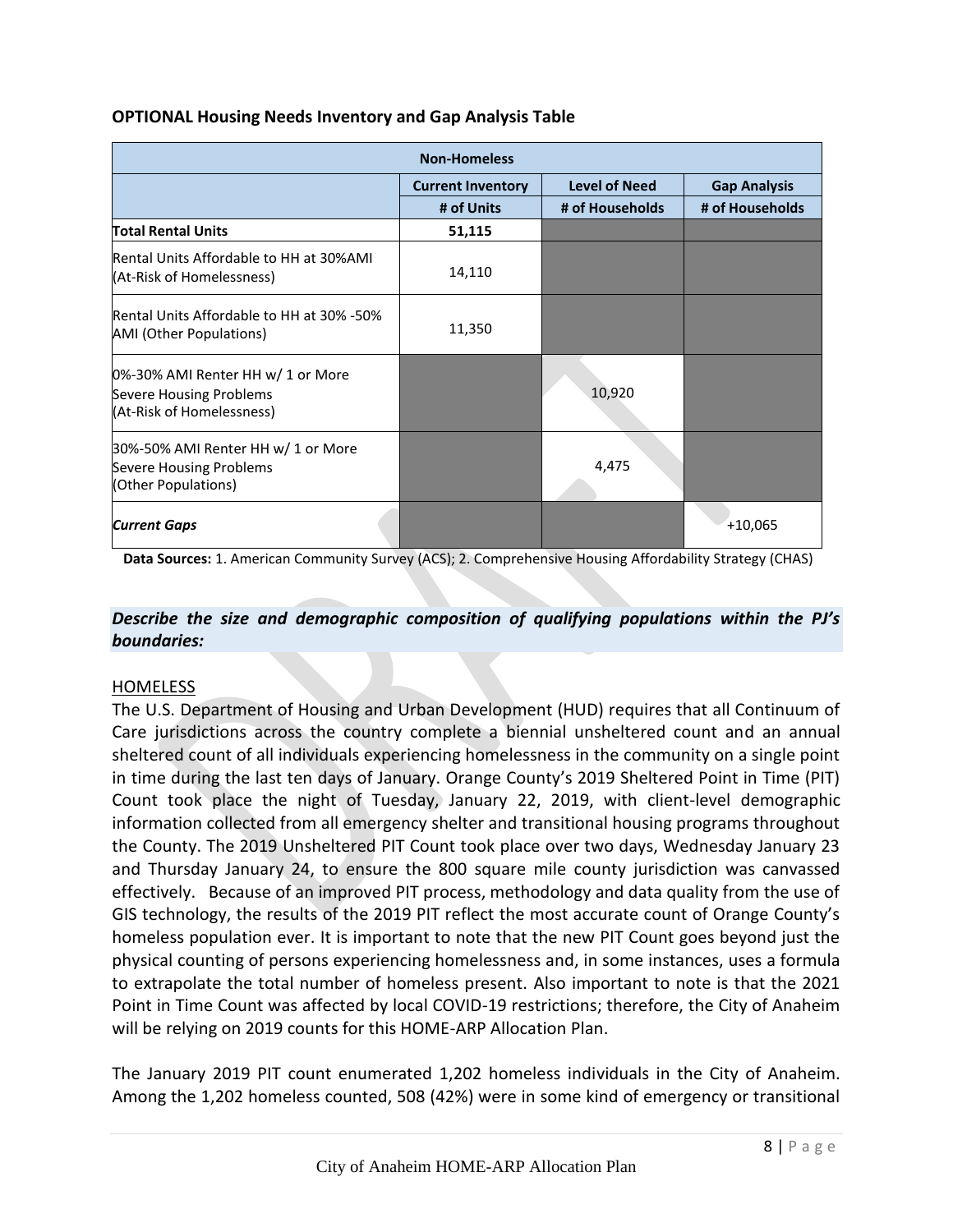shelter, while the remaining 694 were found to live in places not designed for or ordinarily used as a regular sleeping accommodation for human beings, including a car, park, abandoned building, bus or train station, airport, or camping ground. Most of the homeless counted, 1,054 (88%), were individuals, whereas 148 (12%) were part of a family. Homeless persons characterized as "transitional age youth" (18-24 years old) made up 3.4% (41 persons) of the homeless count in Anaheim. There were also 99 seniors and 58 veterans among the 1,202 total homeless persons counted as part of the 2019 PIT count.

The 2019 PIT Report did not include specific demographic composition data for Anaheim's homeless population; however, Anaheim is one of 14 city's that make up the North Service Planning Area (SPA). The 2019 PIT reported 2,765 homeless persons in the North SPA which is made up of 71% White, 10% that identified with Multiple or Other Races, and 8% Black or African American persons. Additionally, 35% of all homeless persons in this count reported being of Hispanic ethnicity.

#### AT RISK OF HOMELESSNESS

To account for persons at-risk of becoming homeless, the most recent (2014-2018) Comprehensive Housing Affordability Strategy (CHAS) data was analyzed. This data contains three particular characteristics of households that meets the definition of "at risk of homelessness" found in 24 CFR Part 91.5. First, the CHAS data breaks down occupied housing units by HUD Area Median Family Income (HAMFI), including 30% and below of HAMFI. Next, the CHAS data provides information on occupied housing units with households that are severely cost burdened; that is, they are spending more than 50% of their income on housing related expenses. For renters, that includes rent and utilities. For homeowners, it includes the mortgage payment, utilities, association fees, insurance, and real estate taxes. And finally, the CHAS data contains information on housing units in which there reside more than 1.5 people per room, which is considered to be severely over-crowded.

The CHAS data shows that of the 55,115 renter households in the city of Anaheim, 14,110 or 26% are occupied by households earning 30% or less of the HAMFI. Further, of these households, 88% (12,465) have one or more housing problems, defined as housing units that: 1) lack complete kitchen facilities; 2) lack complete plumbing facilities; 3) are over overcrowded; and 4) are cost burdened. A household is said to have a housing problem if they have any one or more of these four problems. The CHAS data shows that Hispanics make up an overwhelming share of households that meet both criteria (earn 30% or less of HAMFI and have one or more housing problems) at 56%, with White households ranked second at 21%, and Asian households third at 21%. Black or African American households constitute 3% of these households.

With regard to age, 28% of households earning less than 30% of the HAMFI and with one or more housing problems are seniors (62+ years of age). This category of seniors have a higher risk of homelessness due to the ever increasing cost of living in California (rising housing, utilities, food, and gas prices) while at the same time living on fixed incomes.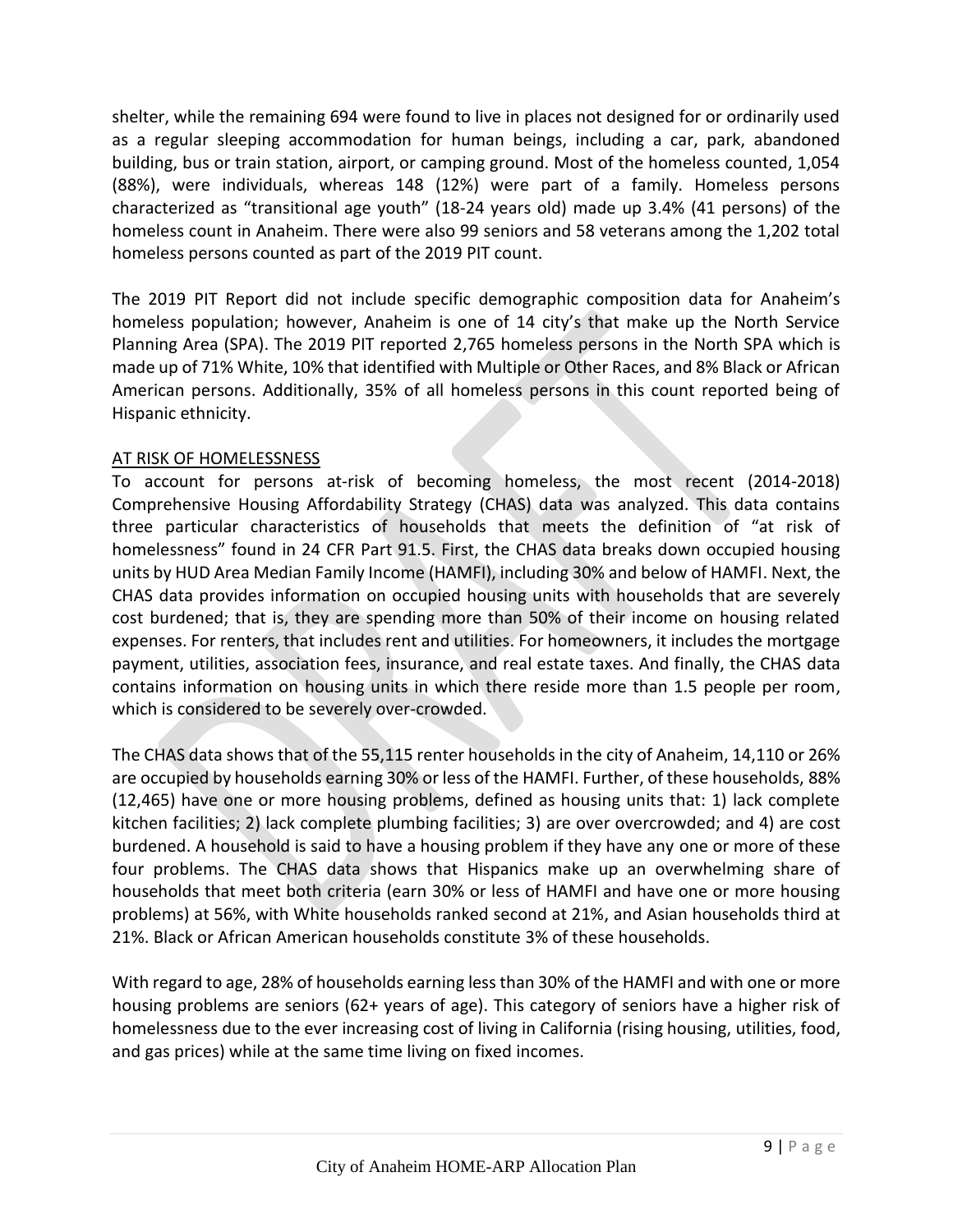Finally, the CHAS data revealed that of the 12,465 households earning less than 30% HAMFI, 61% are severely cost-burdened, and 11% are severely overcrowded. Severely cost burdened households are spending more than 50% of their income on housing related expenses, leaving the remaining 50% or less of their income available for other daily necessities such as food, gas, child and healthcare. Together, these make up 8,900 households that specifically meet the definition of "at risk of homelessness" at 24 CFR Part 91.5.

| Renter-Occupied Housing Units with Households Earning <= 30% HAMFI | 14,110                                            |        |         |
|--------------------------------------------------------------------|---------------------------------------------------|--------|---------|
|                                                                    | One or More Housing Problems*                     | 12,465 | 88%     |
|                                                                    |                                                   |        |         |
|                                                                    | White                                             | 2,585  | 21%     |
|                                                                    | <b>Black or African American</b>                  | 390    | 3%      |
|                                                                    | Asian                                             | 2,150  | 17%     |
| Race/Ethnicity                                                     | American Indian or Alaska Native                  | 40     | $< 1\%$ |
|                                                                    | Pacific Islander                                  | 40     | $< 1\%$ |
|                                                                    | Other Race/Multiple Races                         | 275    | 2%      |
|                                                                    | Hispanic                                          | 6,985  | 56%     |
|                                                                    |                                                   |        |         |
|                                                                    | Non-Elderly                                       | 8,955  | 72%     |
| Age                                                                | 62-74 Years Old                                   | 2,295  | 18%     |
|                                                                    | 75+ Years Old                                     | 1,215  | 10%     |
|                                                                    |                                                   |        |         |
|                                                                    | Households with No Kitchen or Plumbing Facilities | 500    | 4%      |
|                                                                    | Households with 1.5+ Persons per Room             | 1,340  | 11%     |
| Housing<br>Problem                                                 | Households with $1 - 1.5$ Persons per Room        | 2,180  | 17%     |
|                                                                    | Households Over 50% Cost Burdened                 | 7,560  | 61%     |
|                                                                    | Households 30-50% Cost Burdened                   | 885    | 7%      |

\* 1) lack complete kitchen facilities; 2) lack complete plumbing facilities; 3) are over overcrowded; and 4) are cost burdened

#### FLEEING, OR ATTEMPTING TO FLEE, DOMESTIC VIOLENCE, DATING VIOLENCE, SEXUAL ASSAULT, STALKING, OR HUMAN TRAFFICKING

The City has seen an increase in domestic violence-related calls for assistance to the Anaheim Police Department. From 2011-2015, there was an average of 1,214 domestic violence-related calls per year while the most recent data (2016-2020) shows an average of 1,374 domestic violence-related calls per year (State of California Department of Justice, [http://oag.ca.gov/crime/cjsc/stats/domestic‐v](http://oag.ca.gov/crime/cjsc/stats/domestic‐violence)iolence ).

The 2019 Orange County Point in Time count reported 29 households living in units designated for victims of domestic violence in the North SPA which includes the city of Anaheim. Of the 29 households, four were one-person households and the remaining 25 were households with children. The 2021 Orange County Housing Inventory Count shows one housing project, The Eli Home Children of Addicts Recovery (CARP) Program, dedicated to victims of domestic violence with 18 year-round beds. The Program provides housing and extensive case managed program services to homeless children and their mothers with substance use disorders (SUDS). Services include a support system, sobriety assistance, legal assistance, vocational training and assistance, individual and group counseling, and referral of services and resources.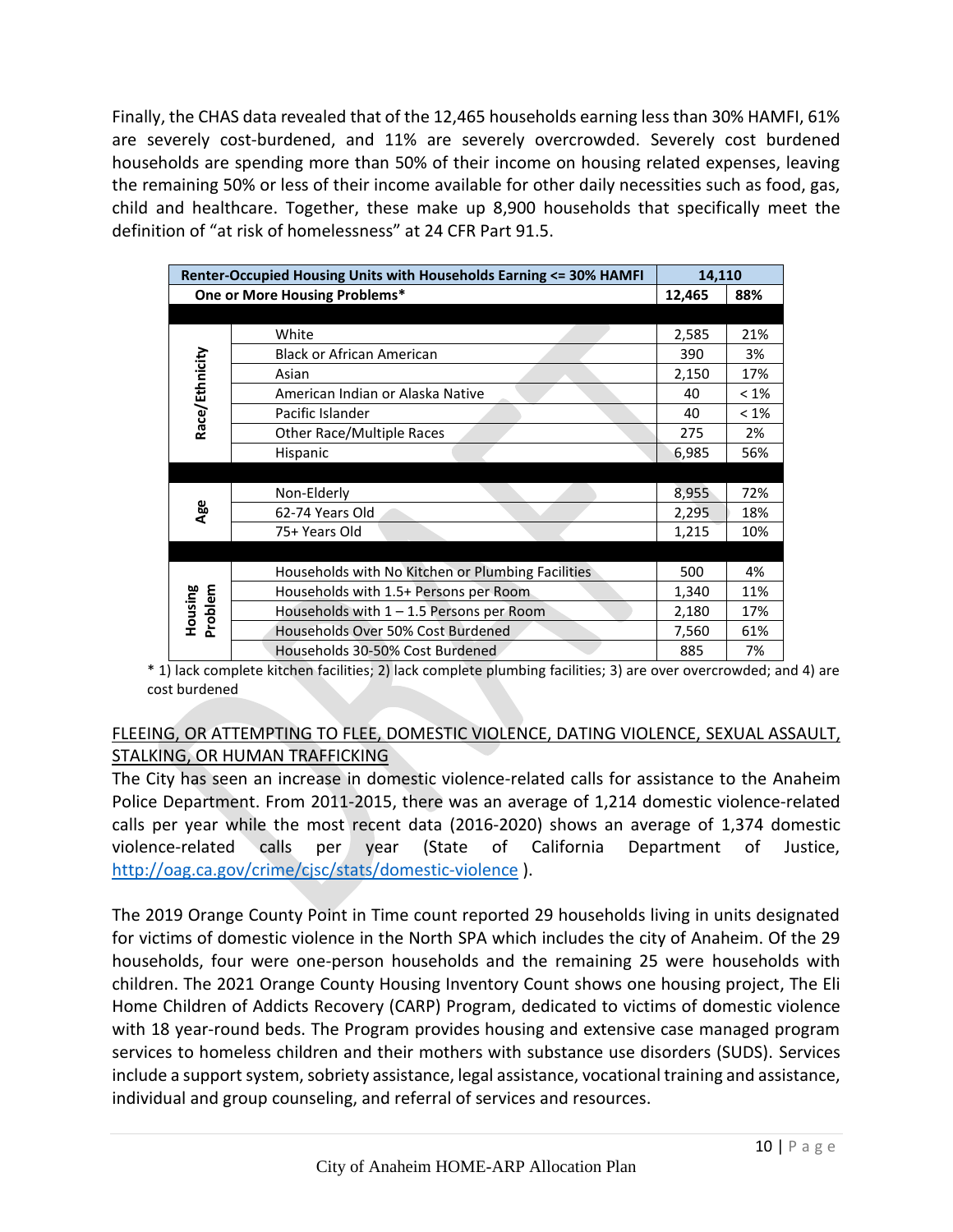#### OTHER POPULATIONS

#### Other Families Requiring Services or Housing Assistance to Prevent Homelessness:

As discussed above, the 2019 Point in Time Count reported 508 sheltered individuals in the city of Anaheim. Of these, 429 or 84%, were individuals and 79 were part of a family unit. Additionally, of the 508 sheltered homeless, 17 were considered transitional age youth (18-24 years old), 60 were seniors, and 25 were veterans. Race and ethnicity data was not available for these homeless subpopulations. All 508 persons were previously qualified as "homeless" as defined under 24 CFR Part 91.5 before entering temporary or emergency shelter. The fact that they reside in temporary or emergency shelter, undoubtedly makes them more vulnerable to entering homelessness again if services and/or housing assistance is terminated.

#### At Greatest Risk of Housing Instability

Persons at greatest risk of housing instability are those that: 1) are earning 30% or below the HAMFI and are severely cost-burdened (paying 50% or more on housing); or 2) are earning 50% or less of HAMFI and meet one of the following conditions:

- 1. Has moved 2 or more times in the 2-months immediately preceding their application for homelessness prevention assistance.
- 2. Is living in the home of another because of economic hardship.
- 3. Has been formally notified of eviction within 21 days after the date of application for assistance.
- 4. Lives in a hotel or motel and the cost of staying at the hotel or motel is not borne by a Federal, State, or local government program.
- 5. Lives in an over-crowded (more than 1 person per room) single-room occupancy (SRO) or efficiency apartment units, or lives in a severely overcrowded (more than 1.5 persons per room) larger housing unit.
- 6. Is exiting a publicly funded institution, or system of care (health care facility, mental health facility, foster care or other youth facility, or correction program or institution).
- 7. Otherwise lives in housing that has characteristics associated with instability and an increased risk of homelessness, as identified in the recipient's approved Consolidated Plan.

For the first group of persons/households at greatest risk of instability, that is, they earn less than or equal to 30% of HAMFI *and* are severely cost-burdened, the 2014-2018 CHAS data reports that there are 13,310 households that meet this criterion. Of these, 82% or 10,920 are households that rent, making them more vulnerable to housing instability and homelessness.

Information on each of the conditions listed above for the second category of persons at greatest risk of housing instability is not readily available, with the exception of data on overcrowding. The 2014-2018 CHAS data described 4,765 households earning 50% or less of HAMFI living in overcrowded conditions, 92% of which were renter households. Worse, the data showed an additional 2,575 households experiencing severe overcrowding, and 96% of them were renters.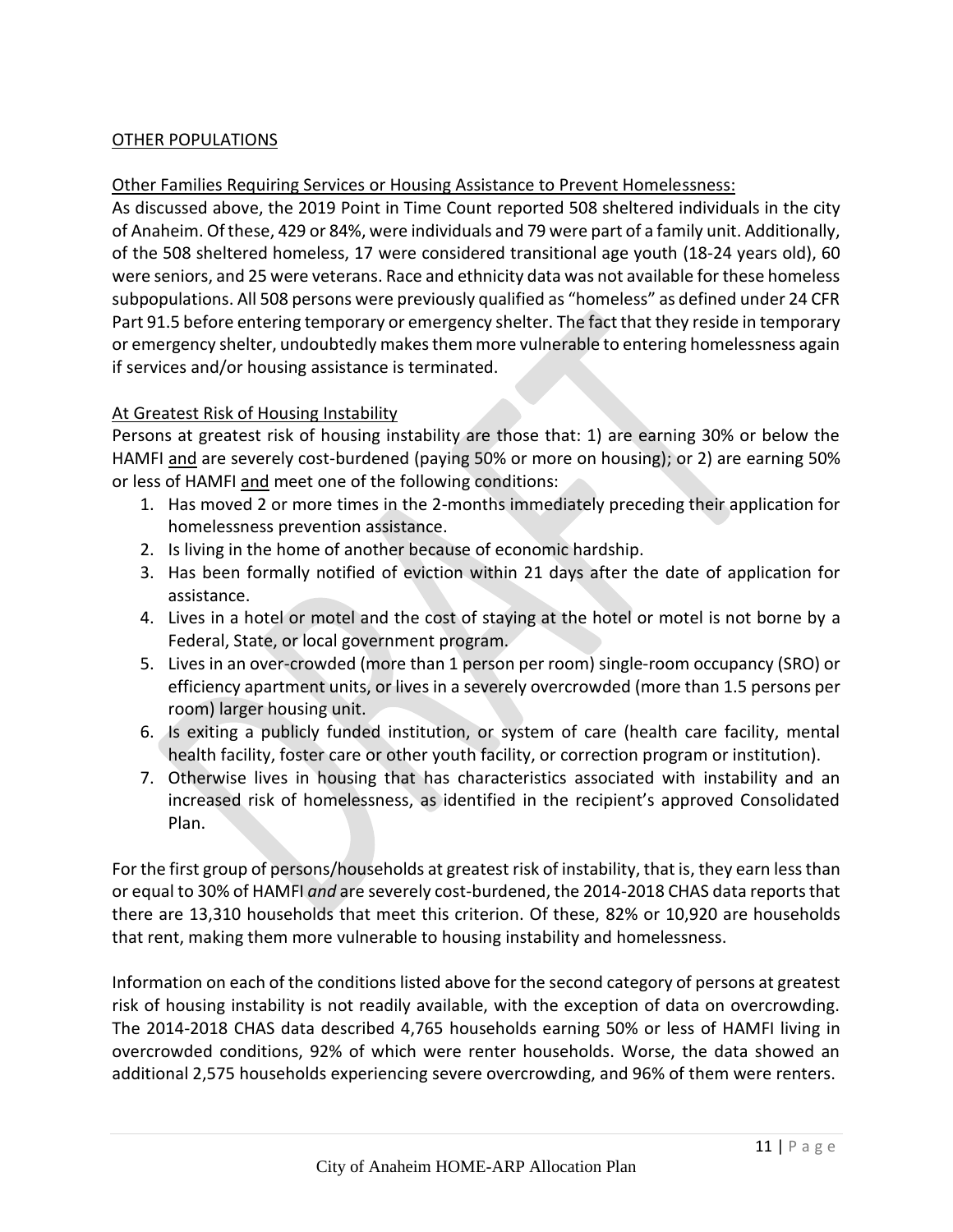#### VETERANS AND FAMILIES THAT INCLUDE A VETERAN FAMILY MEMBER

According to the 2019 American Community Survey (ACS), Anaheim currently has a population of 9,124 veterans in the city. This is made up of 8,245 males, and 879 females. The number of veterans that are homeless make up less then 1% (58 persons) of the veteran population, pursuant to the 2019 Point in Time Count. Of this, 57% were unsheltered and 43% were sheltered. Review of the 2021 Orange County Housing Inventory Count found that no units available specifically to veterans exist in Anaheim.

*Describe the unmet housing and service needs of qualifying populations, including but not limited to: Sheltered and unsheltered homeless populations; Those currently housed populations at risk of homelessness; Other families requiring services or housing assistance or to prevent homelessness; and Those at greatest risk of housing instability or in unstable housing situations:* 

According to the U.S. Department of Health & Human Services, "…poverty, unemployment, and lack of affordable housing are commonly recognized causes of homelessness. These risk factors can be exacerbated by personal vulnerabilities such as [mental and substance use](https://www.samhsa.gov/disorders)  [disorders,](https://www.samhsa.gov/disorders) [trauma and violence,](https://www.samhsa.gov/trauma-violence) [domestic violence,](https://www.samhsa.gov/homelessness-programs-resources/hpr-resources/domestic-violence-homelessness) justice-system involvement, sudden serious illness, divorce, death of a partner, and disabilities." The City of Anaheim is no exception to this finding. As the number of homeless persons in Anaheim continues to increase, so does the need for additional affordable housing and supportive services aimed to move them out of homelessness and housing instability.

As reported in the 2019 Point in Time Count, Anaheim is home to over 500 homeless people experiencing homelessness with shelter, and another almost 700 people experiencing homelessness without shelter. Further, according to the 2014-2018 Comprehensive Housing Affordability Strategy ("CHAS"), of the 51,115 renter households in the City, 42% (26,215 households) are paying the normal or expected 30% or below of their income on housing related expenses; however, that means that the remaining 58% of all renter households are experiencing some level of cost burden. The cost burdens are more serious for households with the lowest incomes (at or below 30% of Area Median Income), with 22% (12,155 households) cost burdened (paying more than 30% of their income toward rent) and another 20% severely cost burdened (paying more than 50% of their income toward rent) making them more at risk of homelessness. These significant housing cost burdens affect thousands of Anaheim residents, and it is critical that Anaheim continue developing new affordable housing for people with the lowest incomes in the community.

According to the 2021 Orange County Housing Inventory Count, the City of Anaheim has 568 family beds and 1,133 adult-only beds, for a total of 1,701 beds within the city. While it would appear that Anaheim has sufficient bed capacity to meet the shelter needs of the City's homeless population, it should be noted that nearly half of these beds (48%) are in emergency homeless shelters. Emergency shelters are often used for short-term solutions to homelessness and are offered with a variety of services to navigate the needs and plans of its clientele. However, emergency shelters are not the final solution for longer-term housing stability. The emergency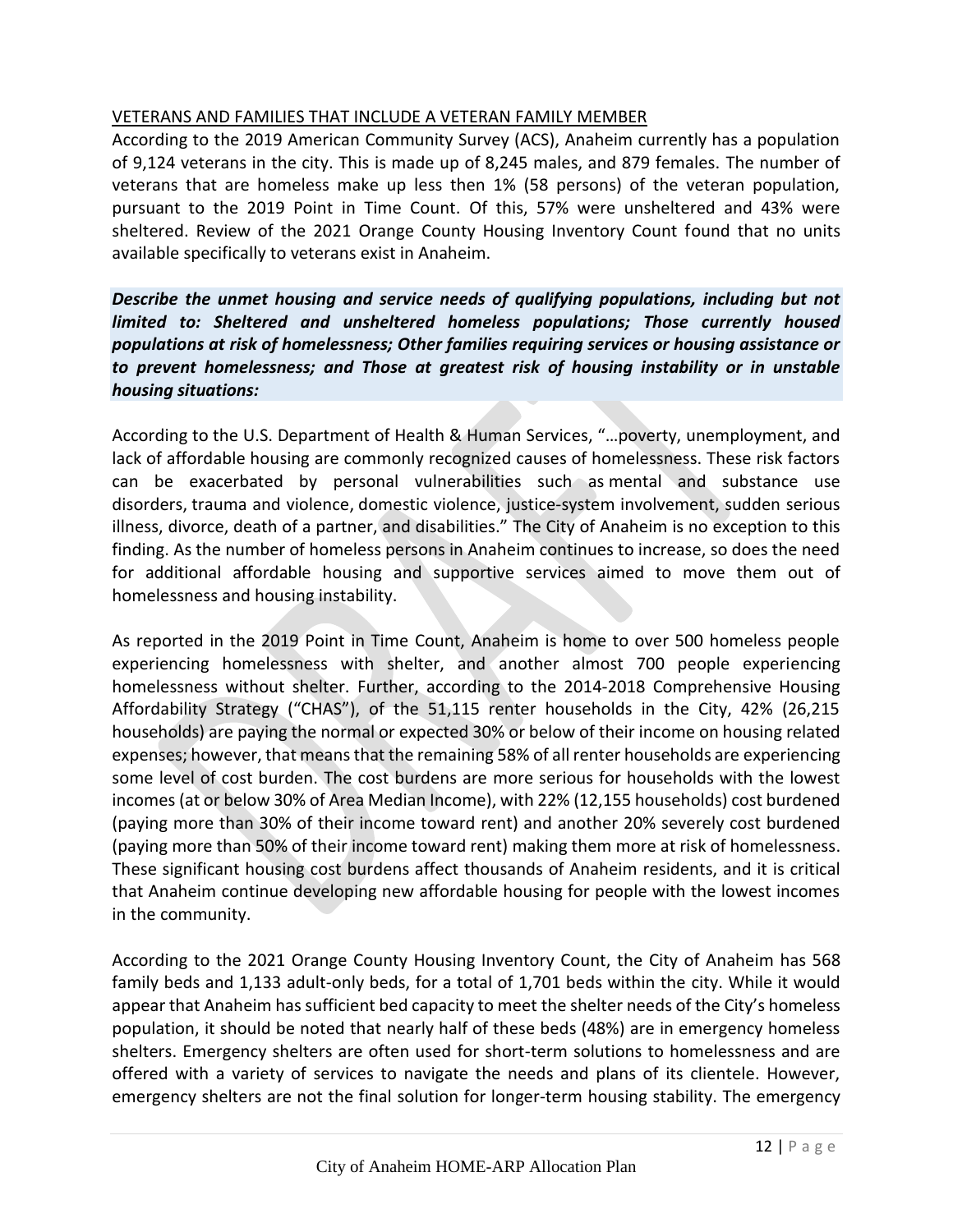shelters also do not exclusively serve Anaheim residents; they are open and available to any homeless person regardless of residency.

Ultimately, what this means is that there is a shortage of affordable and long-term housing options for those that are homeless or at risk of homelessness in Anaheim. Despite the 880 beds in transitional and permanent supportive housing, there remains 727 unsheltered homeless individuals, and nearly 11,000 renter households earning below 30% HAMFI that are severely cost burdened making them at risk of homelessness.

With regard to needed services, The PIT report for Orange County (information not available for Anaheim only) describes homeless persons as:

- 36% chronically homeless
- 26% with substance abuse issues
- 21% with a physical disability
- 24% with mental health disorders
- 9% with developmental disabilities
- 8% are victims of domestic violence

With a variety of issues afflicting and often contributing to homelessness, as seen above, services to support the homeless is crucial for longstanding success. Case management and other housing and shelter programs can help address the root causes of homelessness through a range of essential support services, including childcare, mental and substance abuse treatments, domestic violence advocacy, employment training, and other wrap around services. As was learned from the consultation process, many of these services are already being carried out at local emergency shelters and other housing sites for homeless persons.

Referring once again to the U.S. Department of Health & Human Services website, it is reported that "research suggests that intervention services to prevent homelessness is more cost effective than addressing issues after someone is already homeless. The longer a person is homeless, the harder and more expensive it becomes to re-house this person." In that vein, services such as rapid re-housing, providing food support, childcare, benefits advocacy, Veteran's services, rental and/or utility assistance, security deposit assistance, and trauma or domestic violence support systems, can be very beneficial to prevent homelessness in the first place.

*Identify and consider the current resources available to assist qualifying populations, including congregate and non-congregate shelter units, supportive services, TBRA, and affordable and permanent supportive rental housing:*

The City of Anaheim is a recipient of the annual Community Development Block Grant (CDBG), Home Investment Partnership Act Program (HOME), Emergency Solutions Grants Program (ESG), and the Housing Opportunities for Persons with Aids Program (HOPWA). Together, the City receives approximately \$9.1 million from these entitlement programs to address affordable housing and low- and moderate-income community development needs, homelessness, and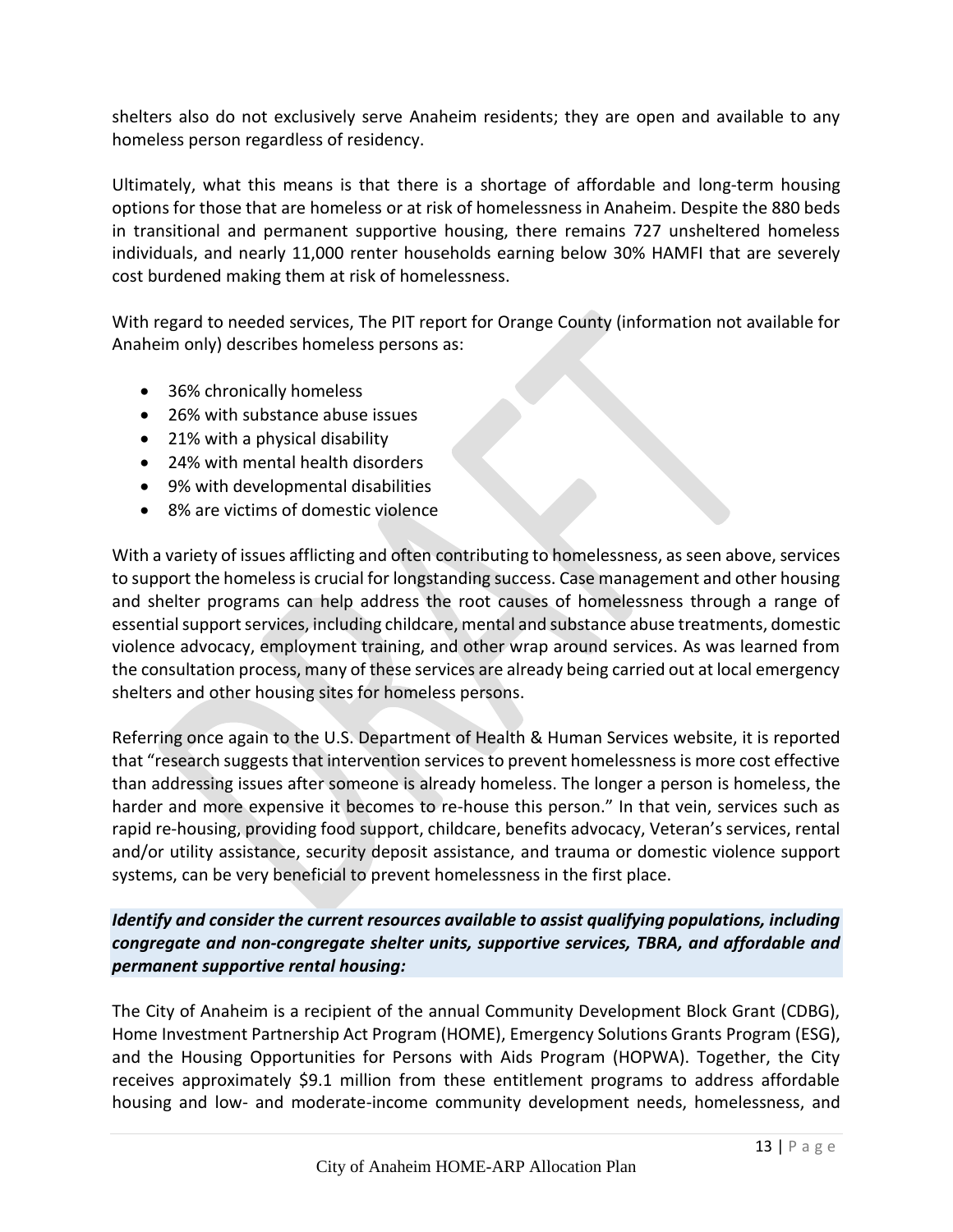housing for persons living with Aids/HIV. Additionally, the City received special allocations of CDBG, ESG, and HOPWA in 2019 as a response to the COVID-19 pandemic in the sum of nearly \$17.5 million.

Anaheim uses it's federal funding on a variety of projects and programs that serve the qualifying populations already. For example, ESG funds are being used to fund emergency shelters for 310 homeless persons and to provide needed goods such as PPE, furnishings, bed linens, soap, portable showers and other necessary items. ESG is also used for rapid re-housing, homeless prevention, and street outreach services.

HOME and HOPWA funds are currently being used to provide tenant based rental assistance to approximately 155 total households that would likely enter homelessness but for the financial assistance they are receiving from the City.

The CDBG program funds several supportive services for qualifying populations, as well. Anaheim is currently funding Access California Services' (AccessCal) which assists with health coverage access, mental health services, employment services, client advocacy, educational classes including after-school program and parenting classes, emergency financial assistance, microenterprise classes, and immigration and citizenship assistance. Meals on Wheels Orange County also receives CDBG funding to carry out a home-delivered meals program to seniors in Anaheim. The Boys & Girls Club of Anaheim is also a recipient of CDBG funding and assists lowincome and homeless children by offering free food, educational assistance, and after school care. Finally, CDBG assists the City's Veteran population by funding organizations such the Veterans Legal Institute. The Veterans Legal Institute helps to increase self-sufficiency for homeless, disabled, and/or low-income Veterans through strategic and free legal aid services. Other resources available to Veterans regionally include peer career counseling via the Goodwill of Orange County's Tierney Center for Veteran Services; employment training and assistance through Chrysalis Enterprises and the Veteran's Employment-Related Assistance Program (VEAP); and homeless or at risk of homelessness services offered by the Veteran Housing Resource Fairs.

The Anaheim Housing Authority (AHA) administers federally funded programs and grants allocated by the Department of Housing and Urban Development (HUD) in the City of Anaheim. The Housing Choice Voucher (HCV) program offers two housing options: tenant-based and project-based. The tenant-based program allows assisted households to use a rental assistance voucher in open rental market units. And the project-based program ties a voucher to a specific unit in which an assisted household can move into.

The Tenant-Based Housing Choice Vouchers Program has a waiting list that is currently open only to individuals who qualify for the mainstream preference. To qualify for the mainstream preference, a household member must satisfy all three eligibility criteria: (1) must be between 18 to 61 years old, (2) must be disabled, and (3) must currently be homeless or transitioning out of an institutional or other segregated setting and have nowhere else to go. The Project-Based Housing Choice Voucher Program, on the other hand, offers a variety of housing options at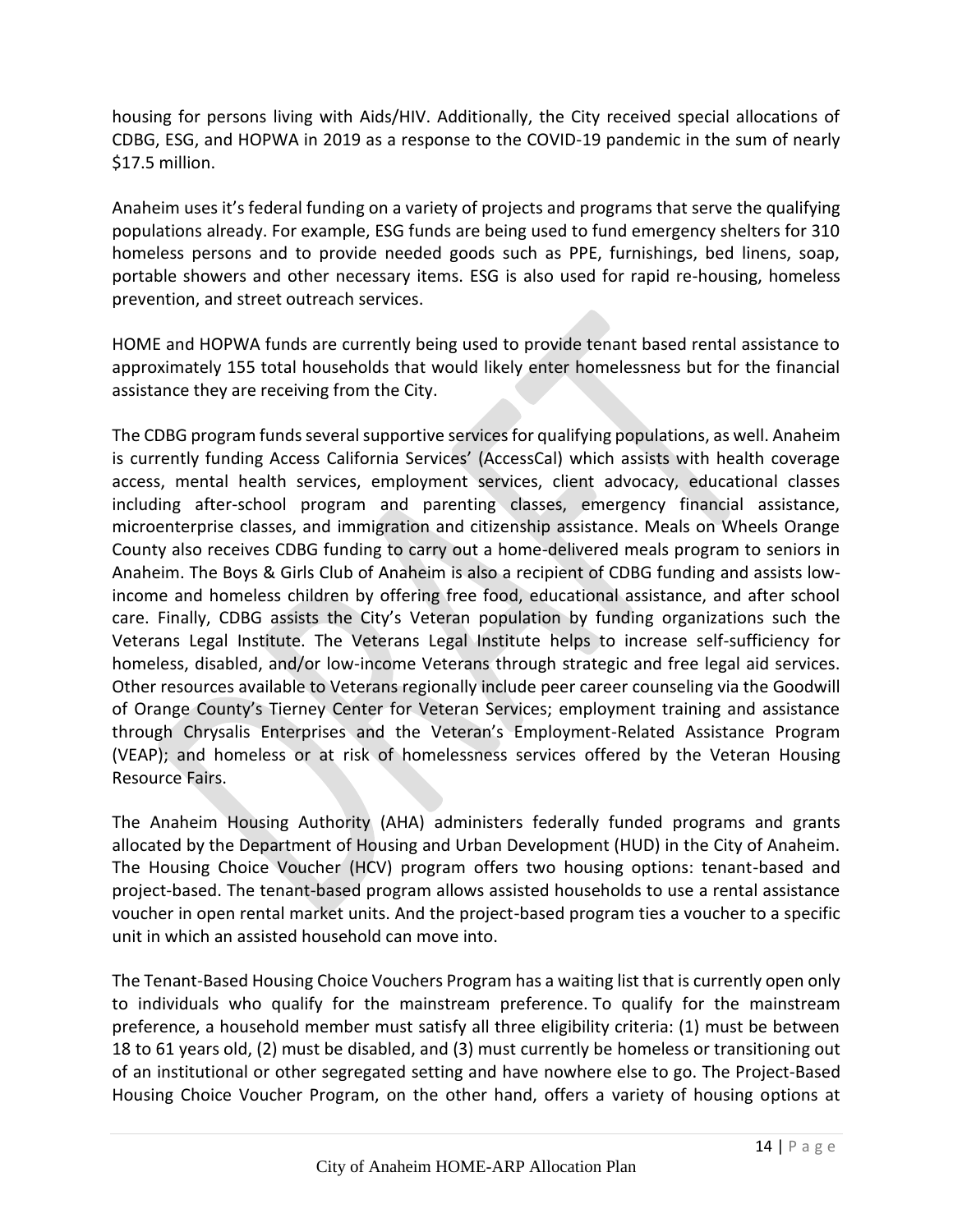specific housing locations. Some buildings are intended for families, while others are age restricted, intended for seniors only. The AHA also offers a number of PBV locations that provide amenities and/or services specifically for persons with disabilities. The City of Anaheim has a total of 5,497 households receiving Housing Choice Vouchers, and another 166 households who have been approved for Housing Choice Vouchers and are currently looking for units.

Finally, the City of Anaheim has an Affordable Housing Program consisting of multifamily apartment complexes throughout the City that include affordable units. The City has agreements with the owners of these units to maintain rents at levels below regular market rent rates. Interest lists are open and potential tenants are notified when availability occurs, Potential tenants must live and/or work in Anaheim and meet income requirements to be eligible. Anaheim currently has a portfolio of 3,747 affordable housing units in the City.

Affordable and permanent supportive housing developments in Anaheim have long wait lists for entry. The Orange County Coordinated Entry generally assesses thousands of people each year, and offers housing to a small fraction. With over 1,202 people experiencing homelessness and tens of thousands of cost burdened renters in Anaheim, additional affordable and permanent supportive housing is desperately needed. The 2014-2021 Regional Housing Needs Allocation (RHNA) for the City of Anaheim echoesthis sentiment. The RHNA reports that the City of Anaheim has a total housing need of 5,702 units. From this allocation, the RHNA designates:

- 1,256 units for very low-income families, with incomes at or below 50% of Average Median Income (AMI)
- 907 units for low-income families with an AMI ranging from 51% to 80%.
- 1,038 units for moderate-income families with an AMI ranging from 81% to 120%.
- 2,501 units for above moderate-income families with an AMI above 120%

#### *Identify any gaps within the current shelter and housing inventory as well as the service delivery system:*

As presented earlier in this Plan, the number of individuals and families that meet the criteria of a qualifying population under the HOME-ARP guidance far exceeds the number of available units to house them. The City has 1,202 homeless individuals when last counted in 2019, 694 that are unsheltered and 508 that are sheltered and presumably sharing bed-availability at the local emergency shelters with homeless persons from neighboring cities. The number of homeless reveals the need for additional housing units, along with the services to support them. Moreover, the thousands of renter households that are both living in poverty and are severely cost burdened or severely overcrowded are indications of the serious deficit of homes affordable and available to the qualified populations. This housing shortage in Anaheim demonstrated above by the CHAS and RHNA data, shows the dire need for additional Permanent Supportive Housing and noncongregate shelter options, including through opportunistic acquisitions of existing multifamily buildings, hotels, and motels.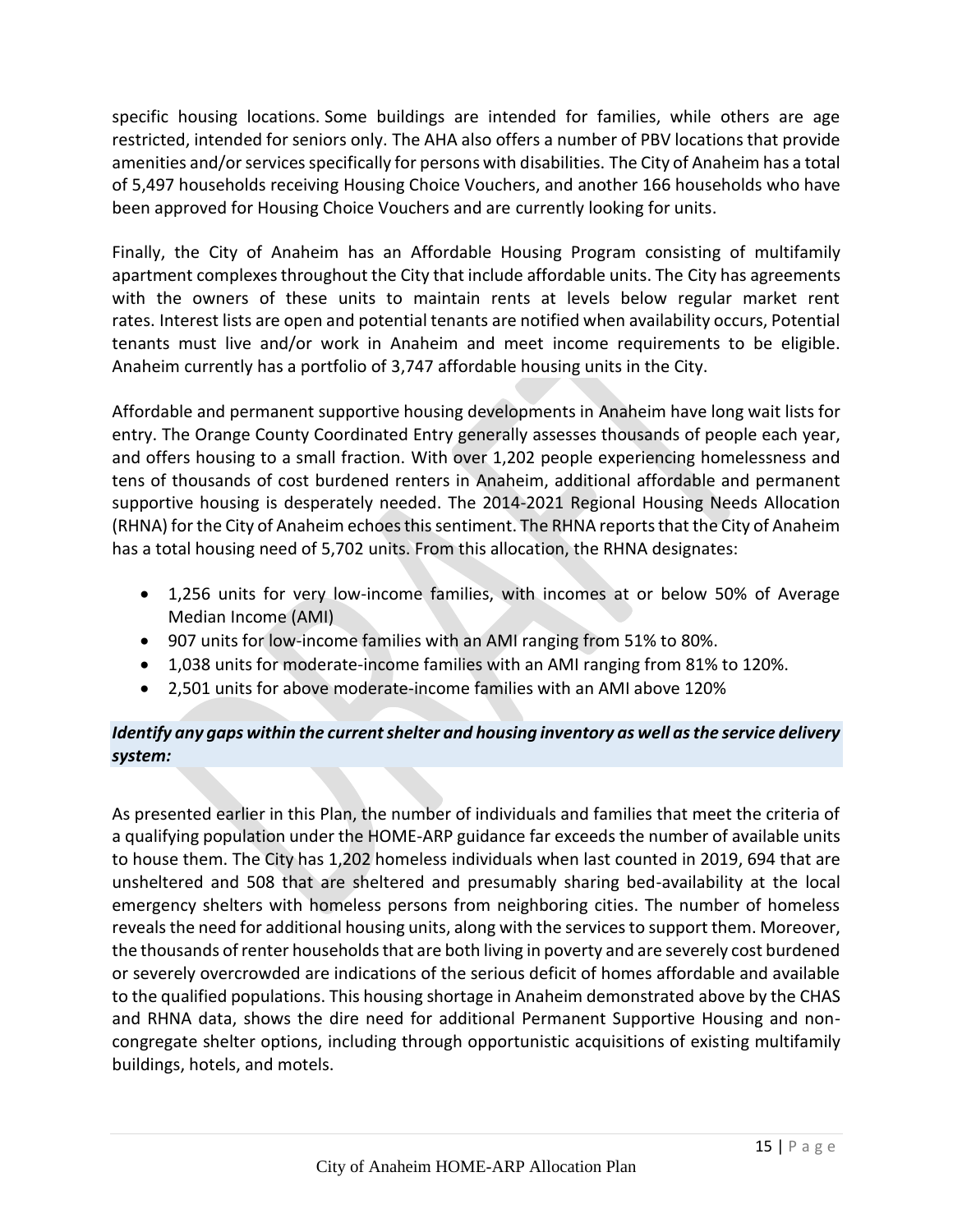Anaheim passed out 40 Provider Surveys to local service agencies that provide a variety of services ranging from homeless services, legal aid, affordable housing, and tenant based rental assistance to name a few. Ten agencies responded to the survey. As seen in the table below, affordable rental housing and transitional/bridge housing ranked first among all of the services and programs listed on the survey with 100% of respondents identifying this as a significant need among their clientele. Tenant based rental assistance, housing related services, and rapid rehousing/homeless prevention services ranked second in most significant needs in Anaheim. Emergency shelters, permanent supportive housing, and case management round out the next two most significant needs as seen by the respondents.

| Rank           | <b>Service</b>                                                                                           |
|----------------|----------------------------------------------------------------------------------------------------------|
| $\mathbf{1}$   | <b>Affordable Rental Housing</b>                                                                         |
| (100%)         | <b>Transitional/Bridge Housing</b>                                                                       |
|                | <b>Tenant Based Renal Assistance</b>                                                                     |
| $\overline{2}$ | Housing-Related Services (housing search, security deposits, utility assistance, moving costs, first and |
| (90%)          | last month's rent)                                                                                       |
|                | Rapid Re-Housing/Homeless Prevention                                                                     |
| 3              | <b>Emergency Shelter</b>                                                                                 |
| (80%)          |                                                                                                          |
| 4              | <b>Permanent Supportive Housing</b>                                                                      |
| (70%)          | <b>Case Management</b>                                                                                   |
| 5              | <b>Mental Health Services</b>                                                                            |
| (60%)          | <b>Street Outreach Services</b>                                                                          |
|                | <b>Transitional Age Youth Services</b>                                                                   |
|                | Employment Assistance/Job Training/Career Counseling                                                     |
| 6              | Food                                                                                                     |
| (50%)          | Life Skills Training                                                                                     |
|                | Landlord/Tenant Liaison                                                                                  |
|                | Services for Victims of Domestic Violence/Dating Violence/Sexual Assault/Human Trafficking               |
|                | <b>Substance Abuse Treatment Services</b>                                                                |
| 7              | Transportation                                                                                           |
| (40%)          | Senior/Veteran Services                                                                                  |
|                | Women, Infant, & Children Services                                                                       |
| 8              | <b>Education Services</b>                                                                                |
| (30%)          | Credit Repair                                                                                            |
| 9              | <b>Legal Services</b>                                                                                    |
| (20%)          | <b>Outpatient Health Services</b>                                                                        |
|                | <b>Translation Services</b>                                                                              |
| 10             | Mediation                                                                                                |
| (10%)          |                                                                                                          |

#### **Services Determined to be of Significant Need**

#### *Identify the characteristics of housing associated with instability and an increased risk of homelessness if the PJ will include such conditions in its definition of "other populations" as established in the HOME-ARP Notice:*

Housing associated with instability and an increased risk of homelessness are those that 1) are occupied by persons earning 30% or below the HAMFI and are severely cost-burdened (paying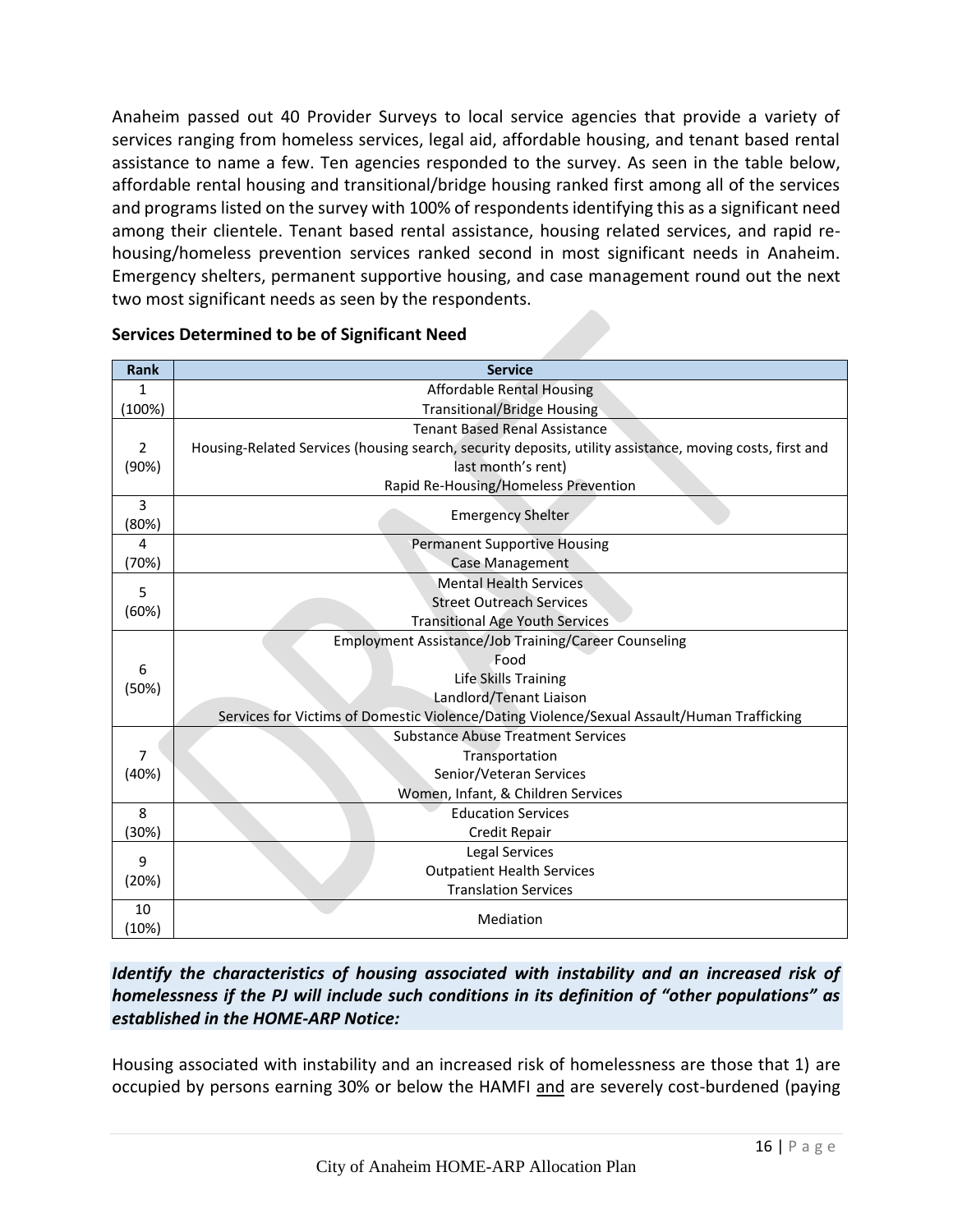50% or more on housing); or 2) inhabit persons that are earning 50% or less of HAMFI and are severely overcrowded (living with 1.5 or more persons per room). Households meeting these definitions tend to live in housing with deferred maintenance and are in need of rehabilitation.

#### *Identify priority needs for qualifying populations:*

Without a doubt, analysis of the 2019 Point in Time Count, CHAS data, American Community Survey data, and consultation with the various agencies conducted as part of this Plan reveal the need for more affordable housing and housing-related supportive services. People without homes, need homes. The high and rapidly escalating housing costs combined with the COVID-19 pandemic and economic displacement in Orange County creates harmful instability for the qualified populations. It is difficult for members of the qualified populations to find affordable housing of any kind in Anaheim. Personal needs and challenges become exponentially worse if you are in poverty, or worse, homeless. Investing in permanent supportive housing allows services to be accessed and for individuals to begin to recover.

#### *Explain how the level of need and gaps in its shelter and housing inventory and service delivery systems based on the data presented in the plan were determined:*

The City of Anaheim analyzed several data sources to determine the needs and gaps in the City's shelter and housing inventory and in the service delivery systems. First, the City extracted Anaheim-specific data from the 2019 Orange County Point in Time Count. The PIT provided valuable data on the number of sheltered and unsheltered homeless, families and individual homeless persons, and transitional aged youth, senior, and Veteran homeless persons. Further, data on the number of homeless persons fleeing domestic violence was provided on a Countywide basis.

Next, the City accessed data from the Comprehensive Housing Affordability Strategy ("CHAS"). CHAS data is provided annually from the U.S. Department of Housing and Urban Development (HUD) and includes custom tabulations of American Community Survey (ACS) data from the U.S. Census. The data demonstrates the extent of housing problems and needs, particularly for lowincome households. CHAS data was used by Anaheim to determine housing tenure by the various income levels, the number of households experiencing cost burden and/or overcrowded conditions, race and ethnicity statistics of extremely low-income households, and other data needed to characterize households at risk of homelessness.

Third, the City retrieved data from the City's 2020-2024 Consolidated Plan, the Regional Housing Needs Allocation (RHNA), and the Orange County Housing Inventory Count to gather information on housing needs, current housing available in Anaheim, and current service programs offered with federal funding.

Finally, the City consulted with various stakeholders including the Orange County CoC, Mercy House, the Dayle McIntosh Center, Lutheran Social Services of Southern California, StandUp for Kids, Veterans Legal Institute, HIS OC, the Fair Housing Council of Orange County, Grandma's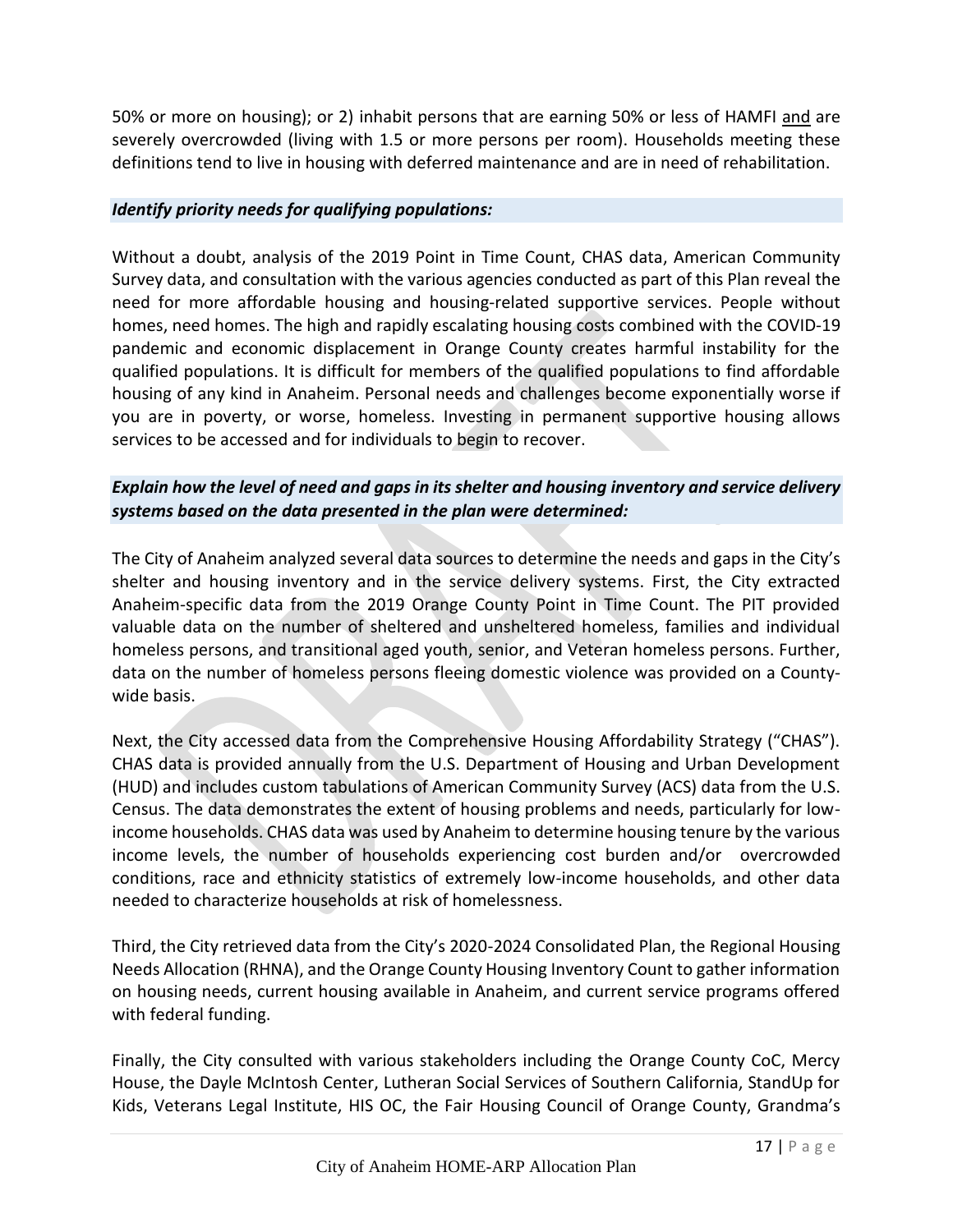<span id="page-19-0"></span>House of Hope, Big Brothers Big Sisters of Orange County, and Interval House to find out what they felt are the priority needs of their clientele (homeless persons, Veterans, elderly persons, persons with disabilities, and victims of domestic violence). The most pressing need is for affordable rental housing and transitional/bridge housing.

Overall, the City found that the highest need for the qualifying populations in Anaheim was for additional affordable housing with wrap-around supportive services. A decent and affordable place to live, coupled with supportive services, helps homeless and those at risk of homelessness by freeing them from such physical and mental hardships and placing them on a path of new opportunity and increased confidence and self-reliance.

### **PROPOSED HOME-ARP ACTIVITIES**

*Describe the method for soliciting applications for funding and/or selecting developers, service providers, subrecipients and/or contractors and whether the PJ will administer eligible activities directly:*

The City of Anaheim will fund two affordable rental housing projects with HOME-ARP funds. The first project, the Kona Motel, will be developed in partnership with Jamboree Housing who provided the City with an unsolicited application after being notified that the City would be a recipient of \$5 million in Homekey funds from the State of California. The second project, Studio 6, will be developed by LINC Housing who was selected after a Request for Proposals was released in November 2, 2021 in response to the State of California's Homekey NOFA. Both developers were selected for their experience acquiring, rehabilitating, and operating affordable housing, including permanent supportive housing and temporary housing.

*If any portion of the PJ's HOME-ARP administrative funds were provided to a subrecipient or contractor prior to HUD's acceptance of the HOME-ARP allocation plan because the subrecipient or contractor is responsible for the administration of the PJ's entire HOME-ARP grant, identify the subrecipient or contractor and describe its role and responsibilities in administering all of the PJ's HOME-ARP program:*

#### Not applicable.

*PJs must indicate the amount of HOME-ARP funding that is planned for each eligible HOMEARP activity type and demonstrate that any planned funding for nonprofit organization operating assistance, nonprofit capacity building, and administrative costs is within HOME-ARP limits. The following table may be used to meet this requirement.*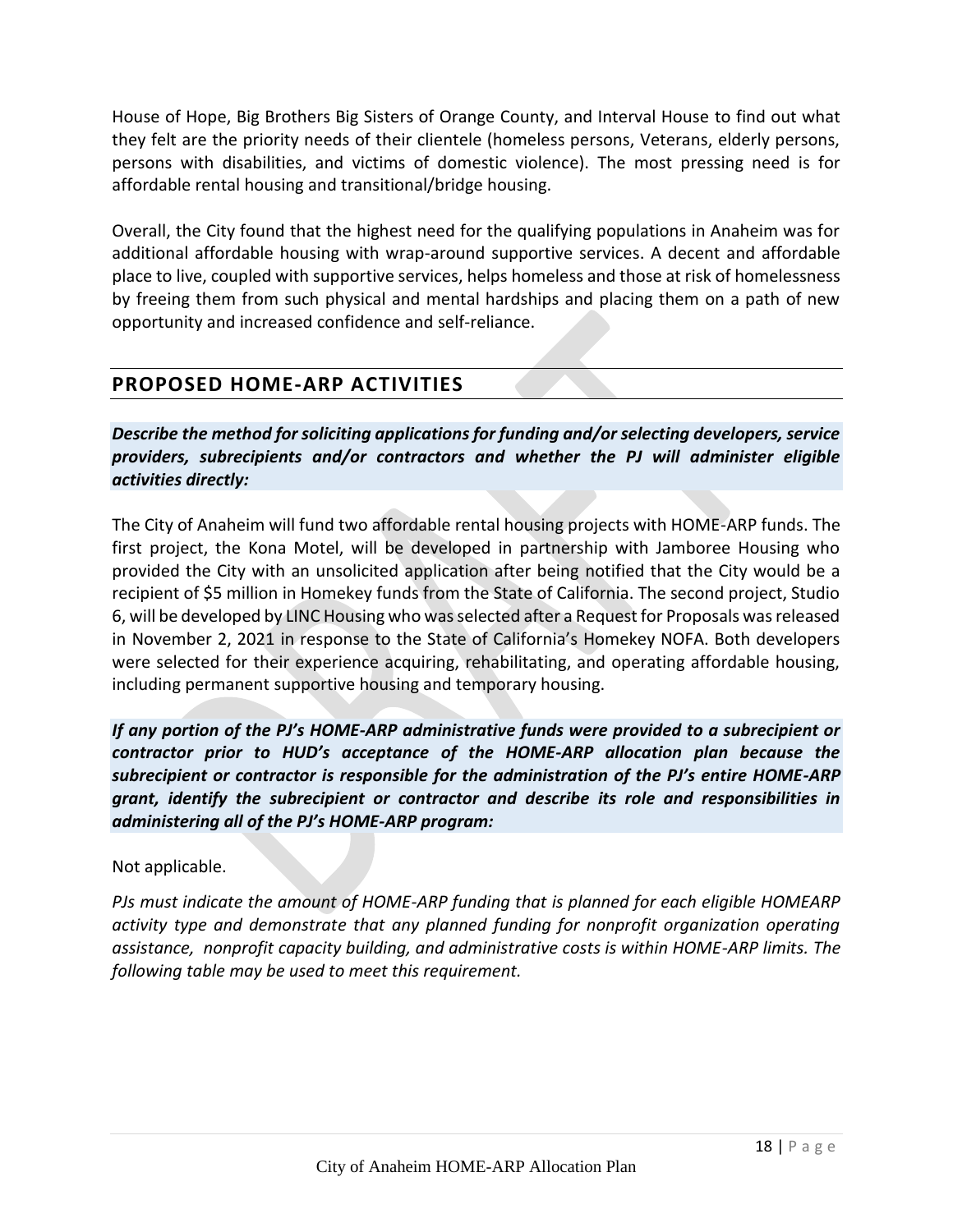| Use of HOME-ARP Funding |  |
|-------------------------|--|
|-------------------------|--|

|                                                                   | <b>Proposed Funding</b><br><b>Amount</b> | Percent of the<br>Grant | <b>Statutory</b><br>Limit |
|-------------------------------------------------------------------|------------------------------------------|-------------------------|---------------------------|
| <b>Supportive Services</b>                                        | \$0                                      |                         |                           |
| Acquisition and Development of Non-<br><b>Congregate Shelters</b> | \$0                                      |                         |                           |
| Tenant Based Rental Assistance (TBRA)                             | \$0                                      |                         |                           |
| Development of Affordable Rental Housing                          | \$4,976,903                              |                         |                           |
| Non-Profit Operating                                              | \$0                                      | $0\%$                   | 5%                        |
| Non-Profit Capacity Building                                      | \$0                                      | $0\%$                   | 5%                        |
| Administration and Planning                                       | \$500,000                                | 9.13%                   | 15%                       |
| <b>Total HOME ARP Allocation</b>                                  | \$5,476,903                              |                         |                           |

#### *Additional narrative, if applicable:*

The City of Anaheim will fund two Homekey developments utilizing HOME-ARP funds. First, the City will commit \$1,971,439 in HOME-ARP funding for the acquisition and rehabilitation of the Kona Motel located at 331 North Brookhurst Street, Anaheim. The proposed project includes the rehabilitation of an approximately 12,000 square foot, 2-story, motel building that will house up to 24 studio Homekey units with one manager unit for a total of up to 25 units. The proposed project will cost approximately \$18,000,000 and will use \$1.9 million in HOME-ARP and up to 24 Project-Based Section 8 Vouchers for up to 20 years. The project will long-term housing solutions (55 years) for persons who are currently homeless in the City of Anaheim. Currently, the City has limited affordable housing and the proposed project would add up to an additional 25 units to be used for affordable housing.

The City is also in discussions to acquire the Studio 6 Motel located at 1251 North Harbor Boulevard, Anaheim. The motel is an approximately 37,000 square feet, 3-story building with 118 units and one manager unit sitting on a 1.44-acre site. The City is proposing to use the site as a temporary Non-Congregate Shelter (NCS) until the development team consisting of LINC Housing and the City of Anaheim can submit an application for tax-credit funding. When additional funding is secured, the NCS will be converted to permanent supportive housing and HOME-ARP funds will be used for needed rehabilitation to convert the property to more permanent housing. Ultimately, the project will cost roughly \$36 million to convert the motel to 114 PSH units, 89 of which will be available to the City's homeless population (29 for chronically homeless, 60 for general homeless), and the remaining 25 will convert to general affordable housing units for lowincome households. The units will remain affordable for 55 years.

#### *Describe how the characteristics of the shelter and housing inventory, service delivery system, and the needs identified in the gap analysis provided a rationale for the plan to fund eligible activities:*

The City continues to make a considerable effort to increase its inventory of affordable housing units. However, the demand for the available units far outstripsthe supply as shown in the tables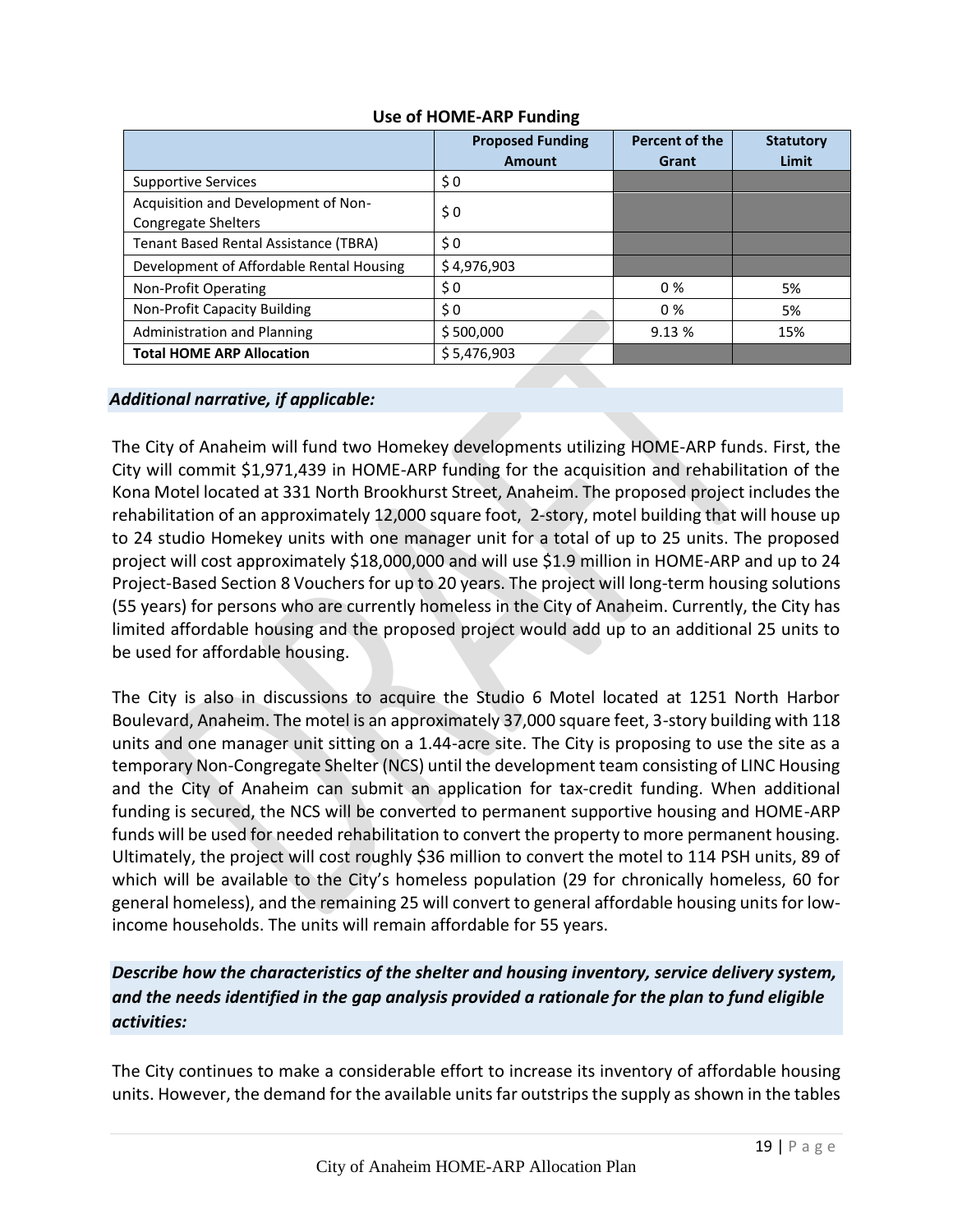<span id="page-21-0"></span>above. Based on the Point in Time Count, there were 1,202 total homeless persons in Anaheim in 2019, 727 of them unsheltered despite the City's, County's, and non-profit industry's efforts to house and provide needed support services to them. Additionally, there are nearly 11,000 renter households at risk of homelessness. They are reportedly making equal to or less than 30% HAMFI while at the same time, spending over 50% of their incomes on housing related expenses. The RHNA further indicates a need for 1,256 units for very low-income families, with incomes at or below 50% of Average Median Income (AMI).

New affordable housing developments typically take at least 3‐6 years from concept to occupancy. The state Homekey program requires project completion within 12 months of the funding award, which results in affordable units on an expedited timeline. The HOME‐ARP funds will immediately support a Homekey project at the Kona Motel with an estimated 24 units affordable to qualifying households earning up to 30% AMI which allows the City to be more responsive to the current need for affordable housing, particularly for the most vulnerable populations. HOME-ARP funds will also provide 89 additional units within the next 5 years to homeless persons.

## **HOME-ARP PRODUCTION HOUSING GOALS**

#### *Estimate the number of affordable rental housing units for qualifying populations that the PJ will produce or support with its HOME-ARP allocation:*

The proposed Kona Motel Homekey project will convert 25 motel rooms into permanent supportive housing units (24 income-restricted, plus 1 manager's unit).

The proposed Studio 6 Homekey project will convert 118 motel rooms into 114 permanent supportive housing units for 89 homeless and 25 low-income households.

#### *Describe the specific affordable rental housing production goal that the PJ hopes to achieve and describe how it will address the PJ's priority needs:*

The City expects to use the HOME‐ARP funds to support two Homekey projects. Homekey is a state‐funded program that provides funding to support the conversion of hotels and motels (and other buildings) to permanent supportive housing or temporary housing. The City plans to leverage its HOME‐ARP allocation with the state funding, as well as other local sources.

The two proposed Homekey projects will convert a total of 144 hotel rooms into 139 permanent supportive housing units. The Kona Motel will convert 25 rooms into 24 units for homeless persons and 1 manager unit. The Studio 6 Motel will convert 119 motel rooms into 114 units (89 for homeless and 25 for general affordable housing). The units will be restricted as affordable to formerly homeless households (or other qualifying populations) earning up to 30% AMI. The restrictions would be in effect for 55 years, ensuring the project will continue to serve qualifying households well beyond the affordability period required by HOME‐ARP. The Homekey project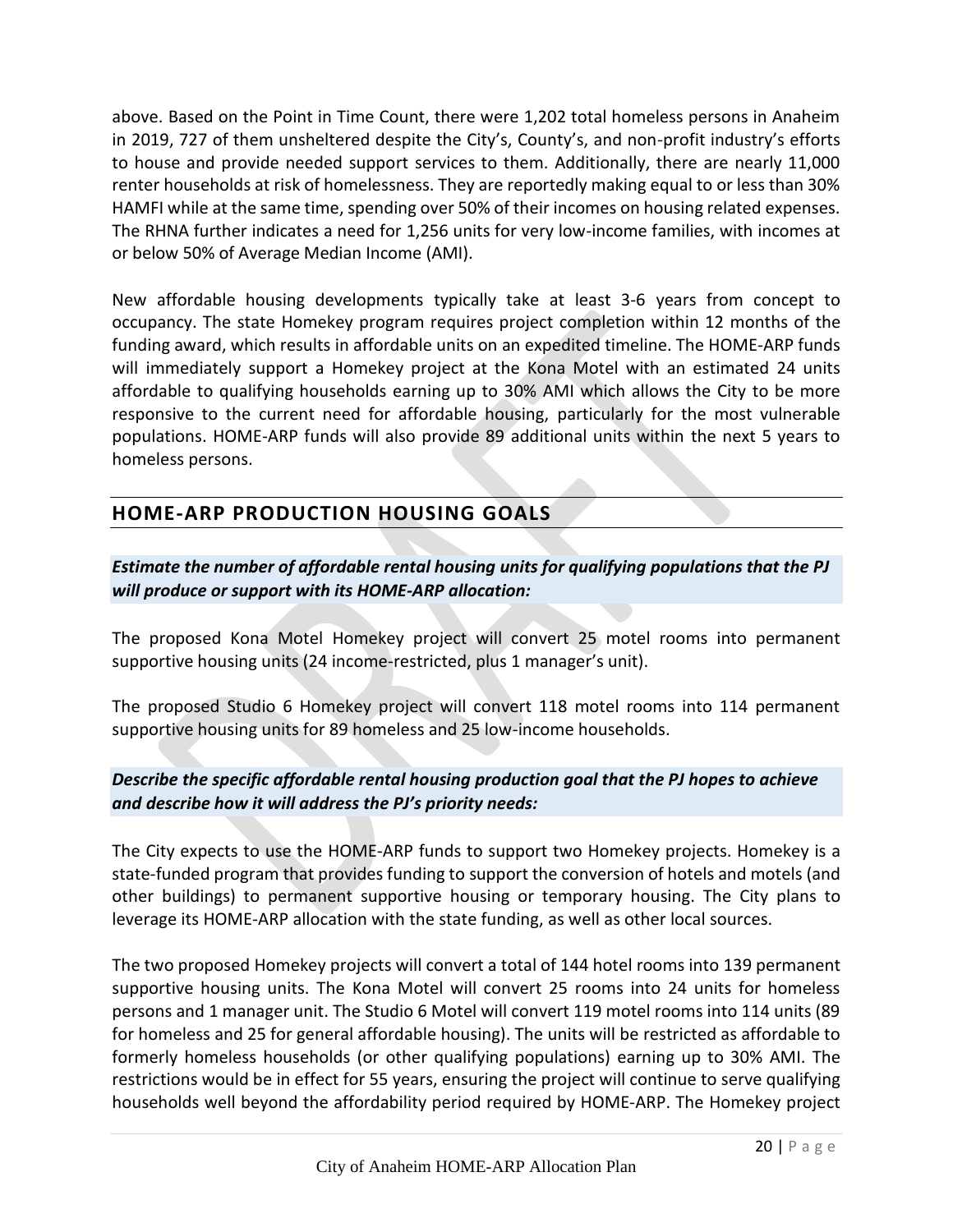<span id="page-22-0"></span>would make restricted units available on a much faster timeline than typical HOME‐funded renovations and new construction.

#### **PREFERENCES**

*Identify whether the PJ intends to give preference to one or more qualifying populations or a subpopulation within one or more qualifying populations for any eligible activity or project:*

- *Preferences cannot violate any applicable fair housing, civil rights, and nondiscrimination requirements, including but not limited to those requirements listed in 24 CFR 5.105(a).*
- *PJ's are not required to describe specific projects to which the preferences will apply.*

The proposed Homekey projects would serve individuals experiencing homelessness or who are at risk of homelessness.

*If a preference was identified, explain how the use of a preference or method of prioritization will address the unmet need or gap in benefits and services received by individuals and families in the qualifying population or category of qualifying population, consistent with the PJ's needs assessment and gap analysis:*

As previously discussed in the section on unmet needs and gaps in services for people who were homeless, there is a high need for affordable rental housing, transitional housing, and permanent supportive housing. This decision was largely based on the data analysis of the Point in Time Count, CHAS data, RHNA projections, and consultation with various non-profit agencies.

*If a preference was identified, describe how the PJ will use HOME-ARP funds to address the unmet needs or gaps in benefits and services of the other qualifying populations that are not included in the preference:*

The City of Anaheim will continue to utilize its annual federal CDBG, ESG, HOME, and HOPWA allocations to provide services and housing to persons in the other qualifying populations.

#### **HOME-ARP REFINANCING GUIDELINES**

*If the PJ intends to use HOME-ARP funds to refinance existing debt secured by multifamily rental housing that is being rehabilitated with HOME-ARP funds, the PJ must state its HOME- ARP refinancing guidelines in accordance with 24 CFR 92.206(b). The guidelines must describe the conditions under with the PJ will refinance existing debt for a HOME-ARP rental project, including:*

*Establish a minimum level of rehabilitation per unit or a required ratio between rehabilitation and refinancing to demonstrate that rehabilitation of HOME-ARP rental housing is the primary eligible activity*